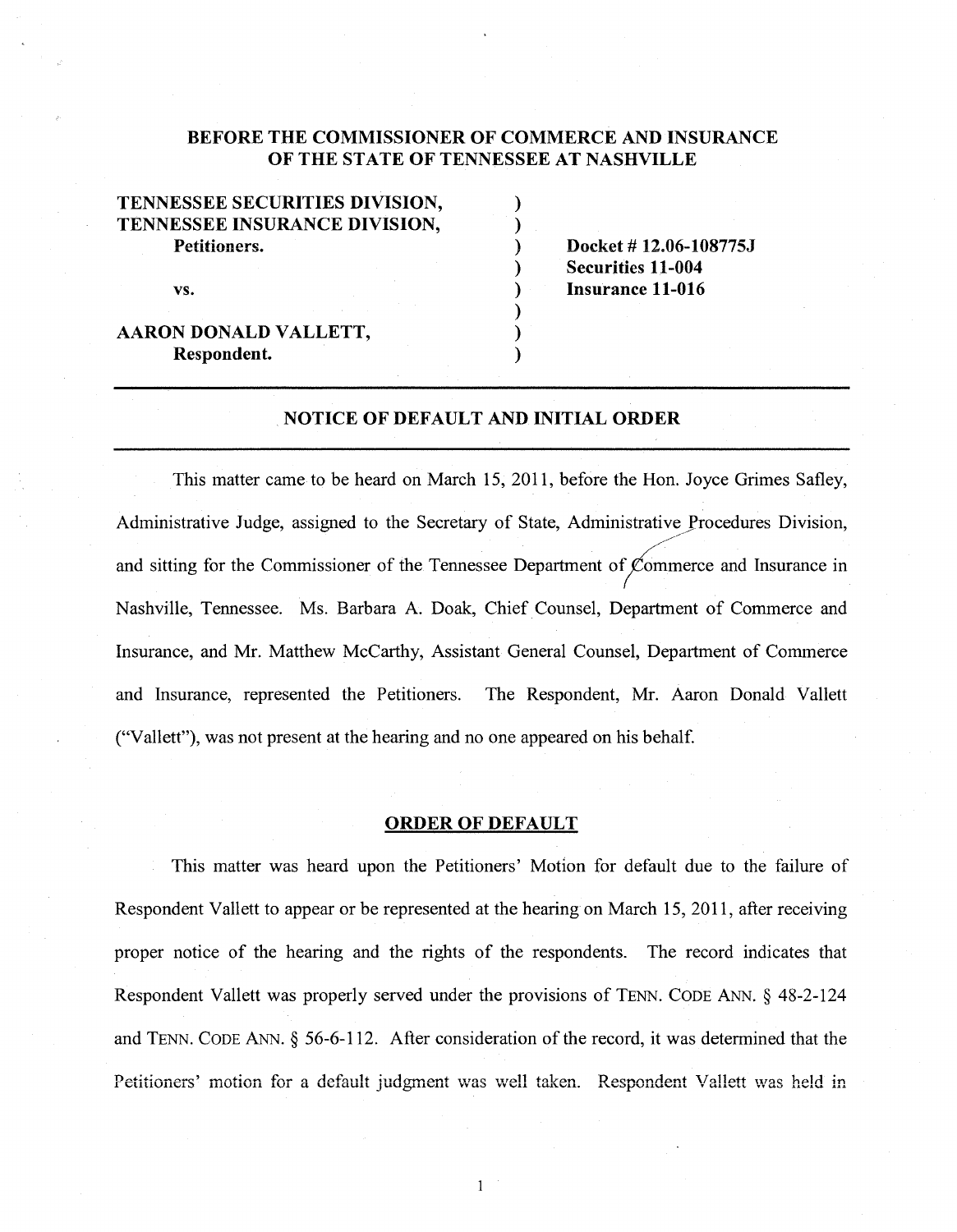**DEFAULT** and the Petitioners were permitted to proceed with an uncontested case and were allowed to introduce proof in support of their case.

### **INITIAL ORDER**

The subject of this hearing was the proposed permanent revocation of Respondent Vallett's registration as an agent of a broker-dealer in Tennessee, the proposed permanent revocation of Respondent Vallett's registration as an investment adviser representative in Tennessee, and the permanent revocation of Respondent Vallett's insurance producer license in Tennessee. After consideration of the argument of counsel and the entire record in this matter, it is the determination of this administrative judge that Respondent Vallett's securities registrations and his insurance producer license are **PERMANENTLY REVOKED;** Respondent Vallett is **PERMANENTLY BARRED** from seeking a securities registration as an agent of a brokerdealer, or as an investment adviser representative in Tennessee or seeking a license as an insurance producer in Tennessee; and Respondent Vallett **IS ORDERED** to pay **THREE HUNDRED AND FIFTY-FIVE THOUSAND DOLLARS (\$355,000) IN CIVIL PENALTIES.** This decision is based upon the following Findings of Fact and Conclusions of Law.

#### **FINDINGS OF FACT**

1. Title 48 of the Tennessee Code Annotated, the Tennessee Securities Act (the "Act"), as amended, TENN. CODE ANN. §§ 48-2-101, *et seq.* places the responsibility for the administration of the Act on the Commissioner.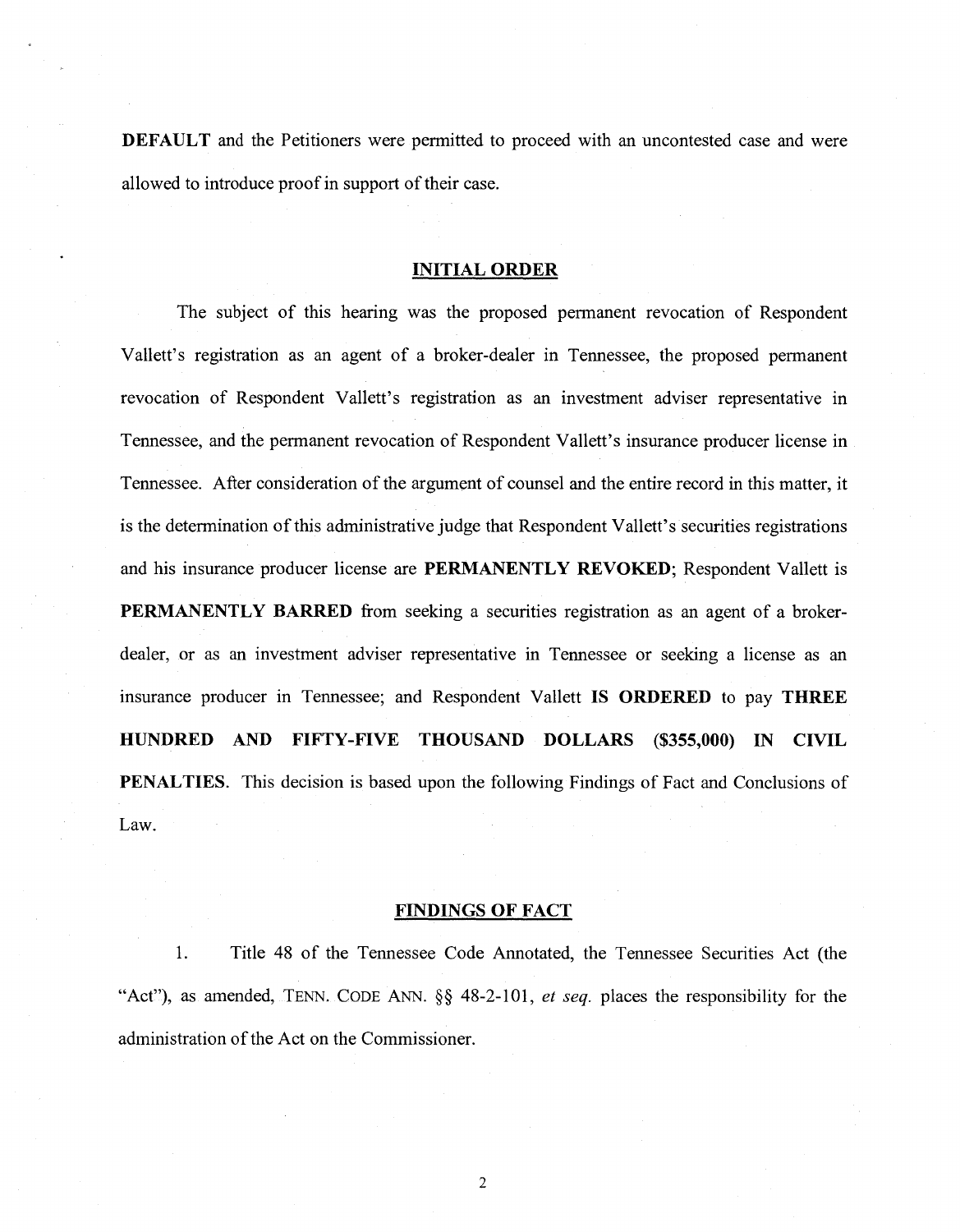2. Title 56 of the Tennessee Code Annotated, the Tennessee Insurance Law (the "Law"), TENN. CODE ANN. § § 56-1-1 01 *et seq.,* places the responsibility of the administration of the Law on the Commissioner.

3. The Tennessee Securities Division ("TSD") and the Tennessee Insurance Division ("TID") (collectively the "Divisions") are the lawful agents through which the Commissioner administers the Act and the Law.

4. This action is in the public interest, necessary for the protection of investors and consistent with the purposes fairly intended by the policy and provisions of the Act and the Law. TENN. CODE ANN.§§ 4-5-320(c), 48-2-116(e)(2)(A) and 56-2-304.

5. Respondent Aaron Donald Vallett ("Vallett") (CRD # 4421122) is a citizen and resident of Davidson County Tennessee, residing at 1714 Temple Avenue, Nashville, TN 37215. Vallett is a licensed insurance producer (License # 857611) in the State of Tennessee; however his insurance license was summarily suspended by Order of the Commissioner on September 20, 2010. (Hearing Exhibit 11, Sept. 20, 2010 Summary Order). Vallett is currently registered with the TSD as an investment adviser representative through his associated investment adviser, A.D. Vallett & Co., LLC, and at all relevant times, until June 11, 2010, he was registered with the TSD as a broker-dealer agent through his associated broker-dealer, Institutional Capital Management, Inc. ("ICM") (CRD # 41055). Vallett's securities registrations and the registration of his investment adviser firm were summarily suspended by Order of the Commissioner on September 20, 2010. (Hearing Exhibit 11, Sept. 20, 2010 Summary Order).

6. A.D. Vallett & Co., LLC ("Vallett & Co.") (CRD  $\#$  144065) is a Tennessee limited liability company which, for all times relevant to these matters, maintained its principal place of business at 5141 Virginia Way, Suite 460, Brentwood, TN 37027. Vallett & Co. is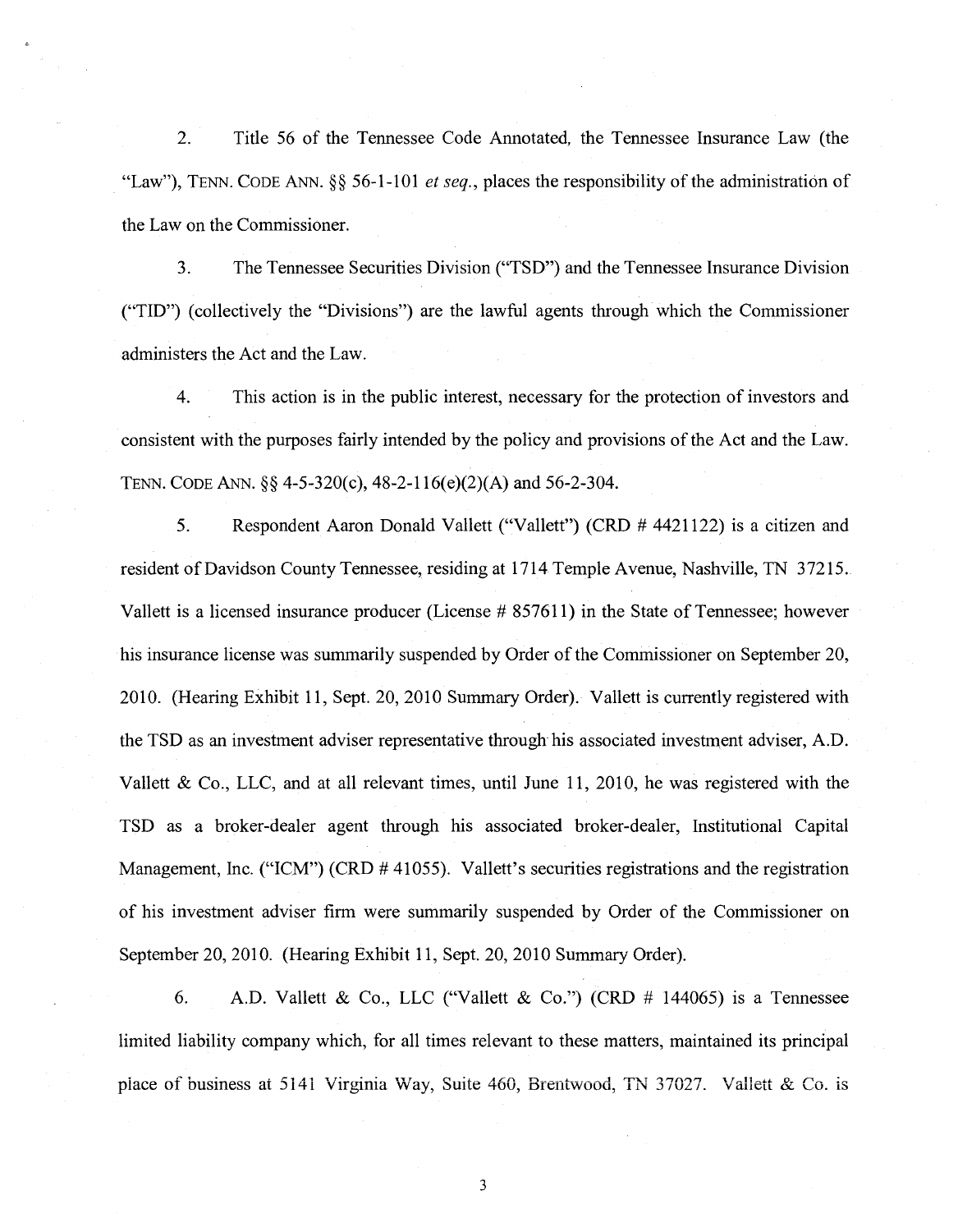currently controlled by a court appointed Receiver. On September 20, 2010, the Commissioner issued an Order summarily suspending Vallett & Co.'s registration as an investment adviser with the TSD. On February 14, 2011, the Commissioner entered an Order **PERMANENTLY REVOKING** the investment adviser registration of Vallett & Co. (Technical Record, February 14, Consent Order).

7. A.D. Vallett & Company ("A.D. Vallett & Company") (CRD # 144271) is a doing-business-as designation used by Vallett for A.D. Vallett & Co., LLC and likewise its principal place of business was located at 5141 Virginia Way, Suite 460, Brentwood, TN 37027. This business, likewise, is currently controlled by the court appointed Receiver.

8. A.D. Vallett Collateral Fund I, LLC ("Collateral Fund I") is a Delaware limited liability company, as of June 3, 2010, with its registered office located at 1201 Orange Street, Suite 600, Wilmington, DE 19801 and for all times relevant to these matters it maintained its principal place of business at 5141 Virginia Way, Suite 460, Brentwood, TN 37027. Collateral Fund I is a wholly owned subsidiary of Vallett & Co. and is currently controlled by the court appointed Receiver.

9. A.D. Vallett Collateral Fund II, LLC ("Collateral Fund II") is a Delaware limited liability company, as of June 3, 2010, with its registered office located at 1201 Orange Street, Suite 600, Wilmington, DE 19801 and for all times relevant to these matters it maintained its principal place ofbusiness at 5141 Virginia Way, Suite 460, Brentwood, TN 37027. Collateral Fund II is a wholly owned subsidiary of Vallett & Co. and is currently controlled by the court appointed Receiver.

10. A.D. Vallett Income and Opportunity Fund I, LLC ("I&O Fund") is a Delaware limited liability company, as of February 12, 2010, which for all times relevant to these matters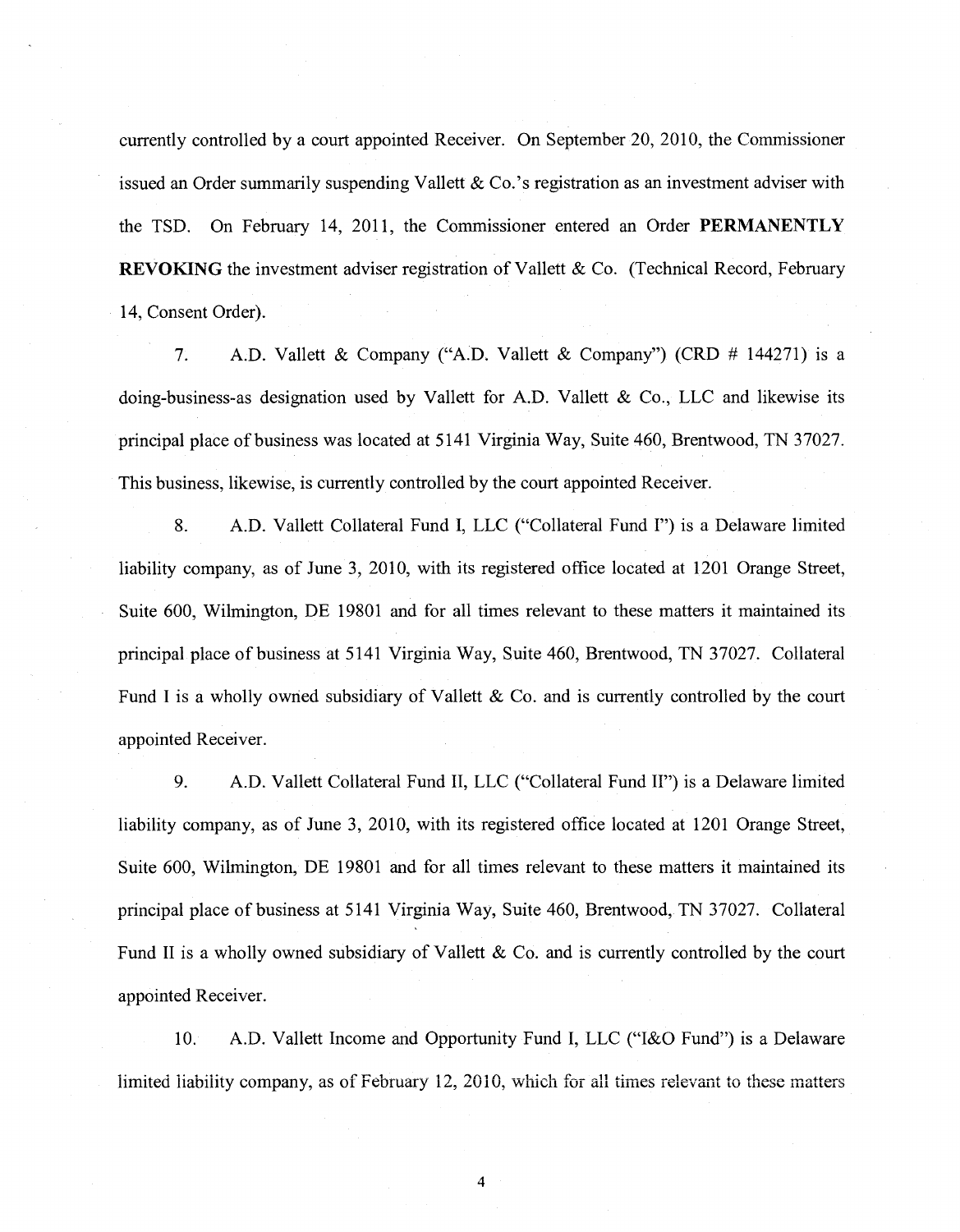maintained its principal place of business at 5141 Virginia Way, Suite 460, Brentwood, TN 37027. I&O Fund is a wholly owned subsidiary of Vallett & Co. and is currently controlled by the court appointed Receiver.

11. At all relevant times, Vallett conducted business through his companies, Vallett & Co., A.D. Vallett & Company, Collateral Fund I, Collateral Fund II, and I&O Fund. Vallett is the sole owner of Vallett & Co. and A.D. Vallett & Company, and also created and owns Collateral Fund I, Collateral Fund II, and I&O Fund.

# *Vallett Violated the June 16, 2008 Consent Order Entered into with the Tennessee Securities Division*

12. On June 16, 2008, Vallett entered into a Consent Order with the Commissioner whereby he agreed to fully comply with the Act and to be suspended from acting as a brokerdealer agent or investment adviser representative from or in the State of Tennessee for a fourmonth period beginning on June 16, 2008 and ending October 15, 2008. (Hearing Exhibit 11, Accompanying Exhibit 1).

13. During the suspension period covered by the Consent Order, from July 16, 2008 through October 6, 2008, Vallett executed no fewer than eight (8) separate investment advisory agreements as President of Vallett & Co. which required the company and Vallett to provide investment advisory services and assessed a one percent  $(1%)$  annual fee based on the market value of the client's account. (Hearing Exhibit 10, Pocchiari Affidavit). Three (3) of the investment advisory agreements that Vallett executed during his suspension period are dated July 17, 2008 (Hearing Exhibit 10, Rackley Affidavit), August 1, 2008 (Hearing Exhibit 10, Boswell Affidavit) and October 6, 2008 (Hearing Exhibit 10, Broadaway Affidavit) respectively.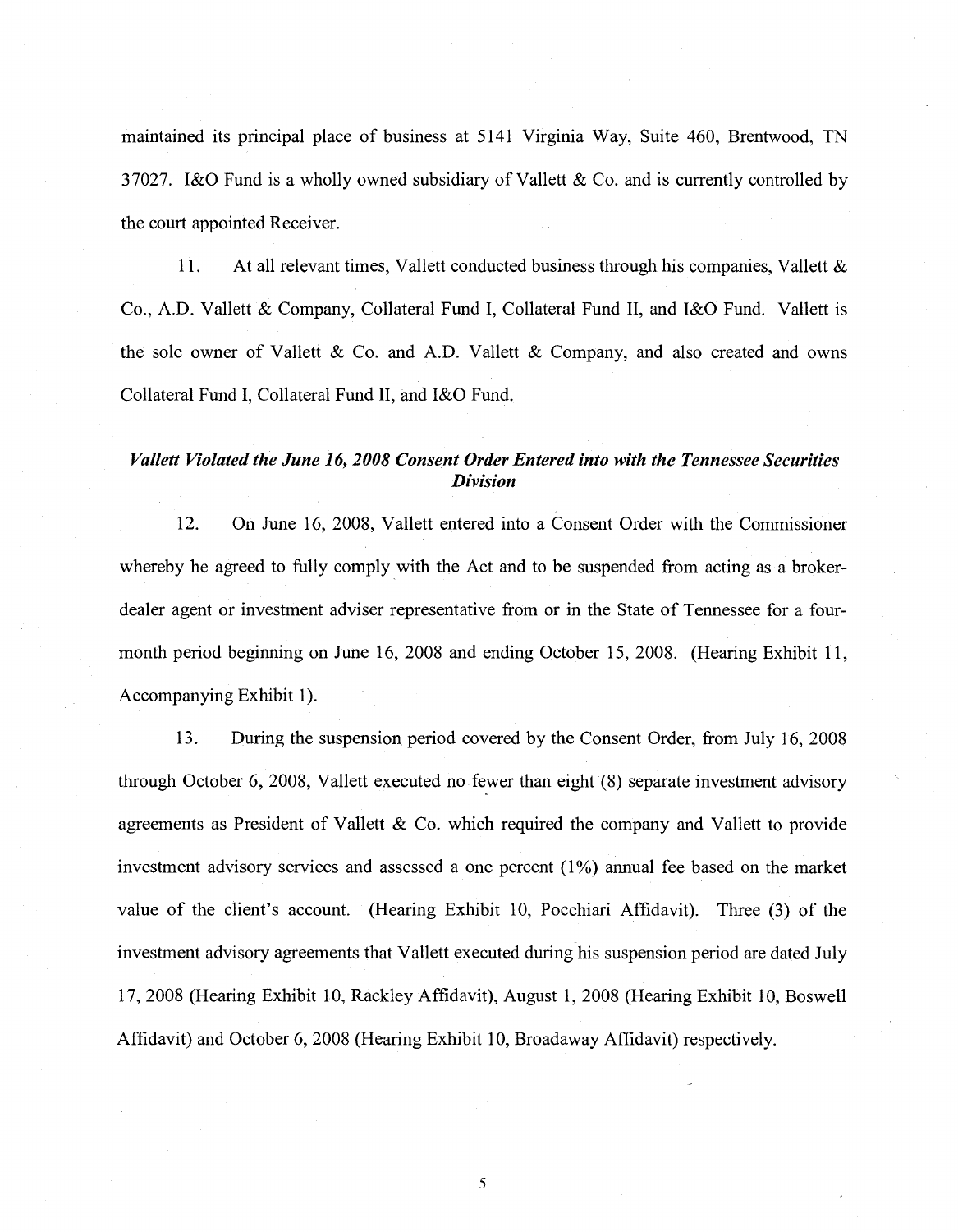# *Vallett Sold Unregistered Securities in Tennessee and Acted as an Unregistered Broker-Dealer*

14. Between January 2008 and April 2010, Vallett raised approximately \$5.5 million from approximately twenty (20) investors through three (3) unregistered securities offerings: Collateral Fund I, Collateral Fund II, and the I&O Fund (collectively, the "Funds"). (Hearing Exhibit 10, Pocchiari Affidavit).

15. From January 2008 through February 2010, Vallett offered and sold investments in Collateral Fund I, eventually raising approximately \$1.5 million from eighteen (18) investors, many of whom were investment advisory clients of Vallett & Co. (Hearing Exhibit 10, Pocchiari Affidavit).

16. In February 2010, Vallett sold a single interest in Collateral Fund II to one investor, an advisory client of Sailer Financial, Inc., for \$2.5 million. (Technical Record, February 14, Consent Order). Sailer Financial, Inc. is an Investment Advisory firm (CRD# 127411) owned by Amy Sailer. (Technical Record, February 14, Consent Order). The interest sold in Collateral Fund II was not registered with the TSD for sale within the State of Tennessee, and despite representations made in the private placement memorandum ("PPM ") for the Fund, and by Vallett to the investor, that the transaction was exempted from federal and state registration requirements under SEC Rule 506 of Regulation D, 17 C.F.R. § 230.506, and TENN. CODE ANN. § 48-2-125, the transaction was not so exempted because Vallett did not file the necessary documents with the SEC and the TSD to qualify for the exemption. In addition, Collateral Fund II, LLC did not legally exist until June 3, 2010 and therefore could not have been registered with the SEC or the TSD at the time that the interest in the Collateral Fund II was sold. (Technical Record, February 14, Consent Order).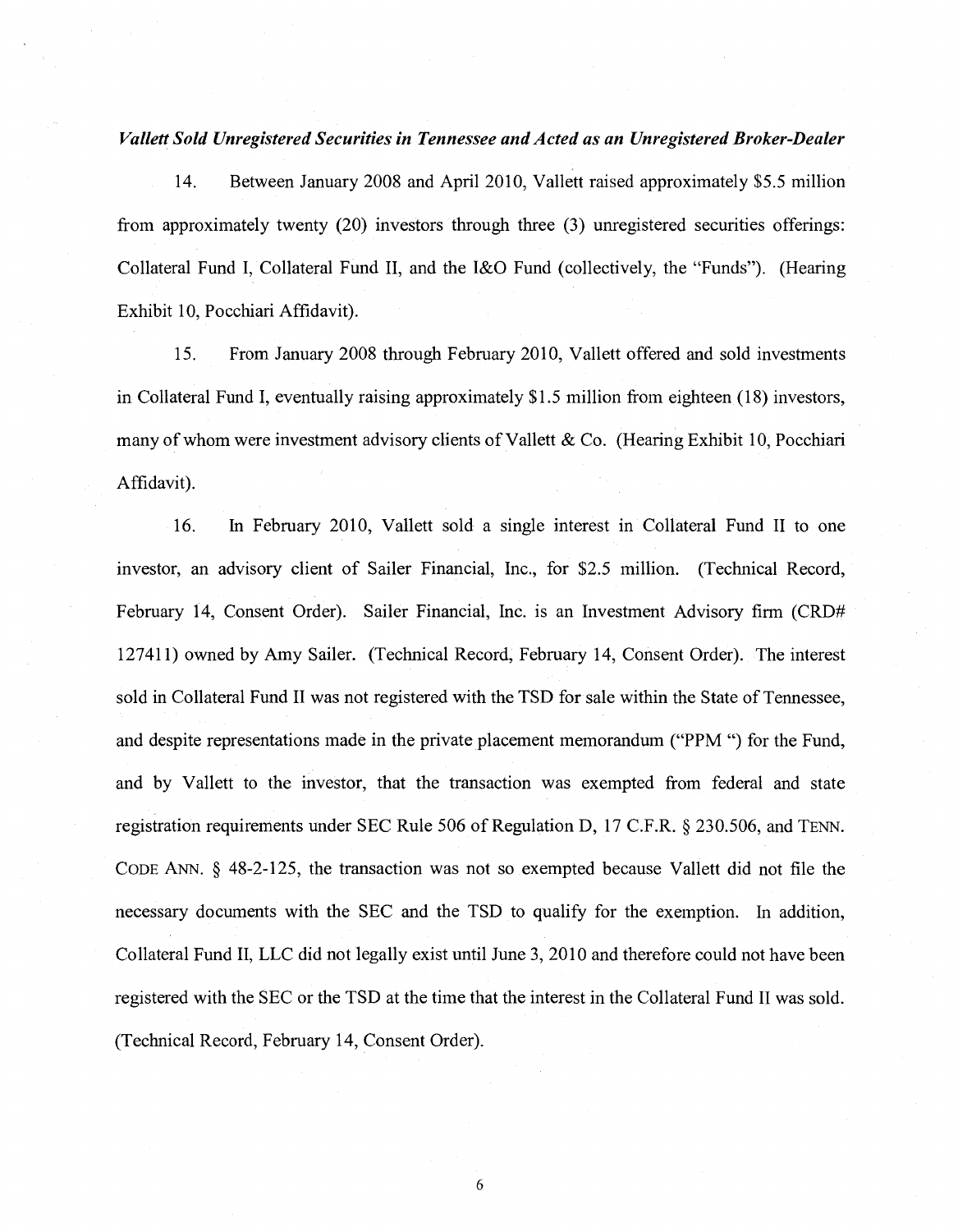17. In April 2010, Vallett sold an additional \$1.5 million interest in the I&O Fund to the same investor who invested in Collateral Fund II. (Technical Record, February 14, Consent Order). The interest in the I&O Fund was not registered with the TSD for sale within the State of Tennessee, and despite representations made to the investor that the transaction was exempted from federal and state registration requirements under SEC Rule 506 of Regulation D, 17 C.F.R. § 230.506, and TENN. CODE ANN. § 48-2-125, the transaction was not so exempted because Vallett did not file the necessary documents with the SEC and the TSD to qualify for the exemption. (Technical Record, February 14, Consent Order).

18. Vallett failed to record any of the sales of these funds on the regular books and records of ICM, Vallet's associated broker-dealer. (Technical Record, February 14, Consent Order). Vallett failed to obtain written authorization for these sales from ICM. Vallett's failure to properly record these transactions on the books and records of ICM or notify and receive written authorization from ICM constitutes selling away from his broker-dealer. (Technical Record, February 14, Consent Order).

19. The interests sold in Collateral Fund I were not registered with the TSD for sale within the State of Tennessee, and despite representations made in the PPM for the Fund, and by Vallett to investors, that the transactions were exempted from federal and state securities registration requirements under Securities and Exchange Commission ("SEC") Rule 504 of Regulation D, 17 C.F.R. § 230.504, and TENN. CODE ANN. § 48-2-125, the transactions were not so exempted because Tennessee does not recognize the Rule 504 exemption and even if it did Vallett did not file the necessary documents with the SEC and the TSD to qualify for the exemption. (Technical Record, February 14, Consent Order; Hearing Exhibit 10, Vernon Affidavit). In addition, Coliateral Fund I, LLC did not legally exist until June 3, 2010 and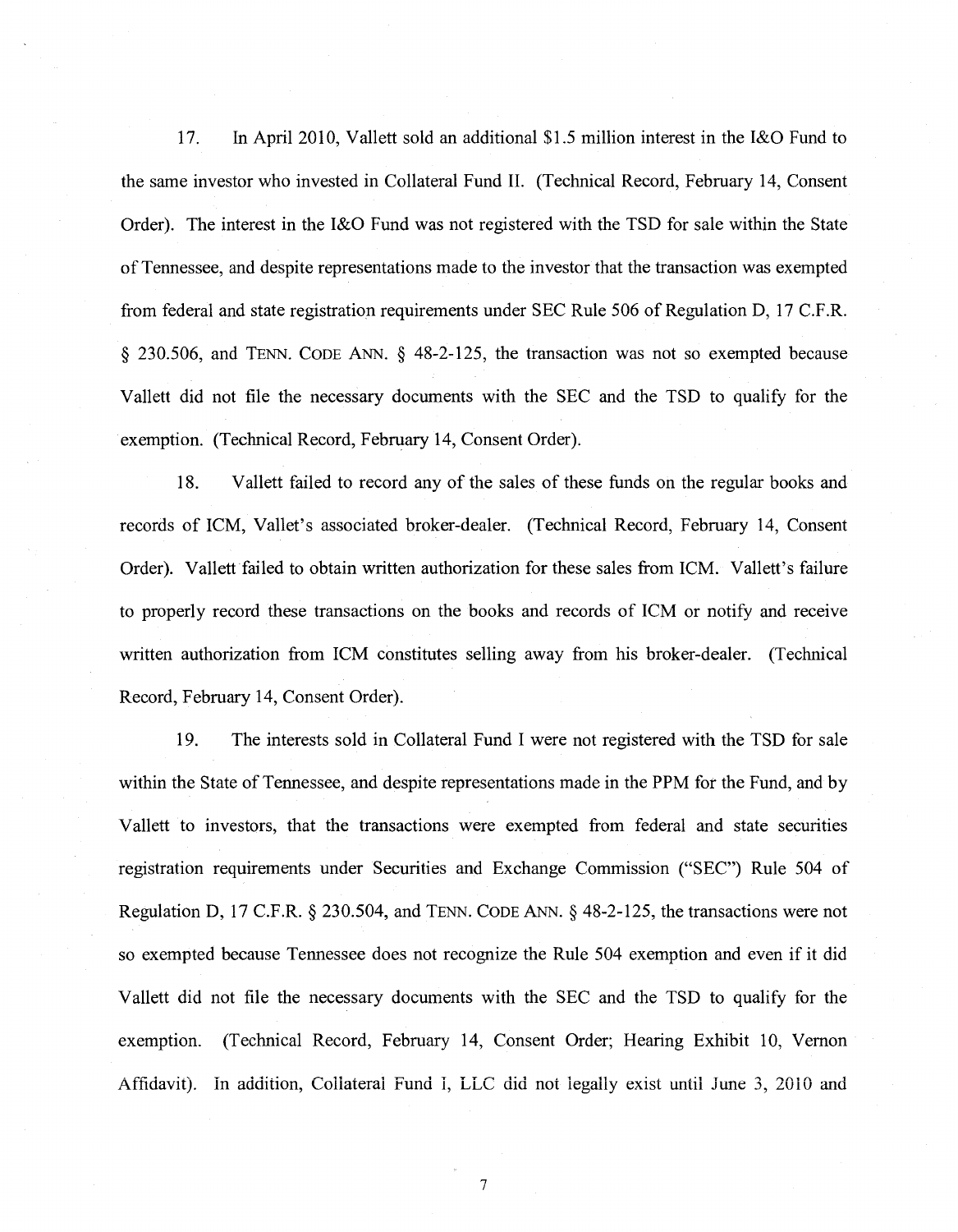therefore could not have been registered with the SEC or the TSD at the time that interests in the Collateral Fund I were sold. (Technical Record, February 14, Consent Order; Hearing Exhibit 10, Vernon Affidavit).

# *Vallett Engaged in Securities Fraud*

20. The PPM for Collateral Fund I misrepresented the following: that investors would receive "secured notes" in return for their investments, the collateral being the personal assets of Vallett and his affiliated entities; that Vallett and his affiliated entities guaranteed the payments required under the secured notes; and that investor funds would be used to make various investments selected by Vallett, including real estate investments. (Hearing Exhibit 10, Pocchiari Affidavit).

21. Vallett failed to adequately disclose how invested funds would be used. (Hearing Exhibit 10, Pocchiari Affidavit). Vallett, through the PPM, told investors that they would receive secured notes, guaranteed by Vallett's assets and the assets of his various business entities, in return for their investments and that investor money would be used to fund various investments, including real estate ventures. (Hearing Exhibit 10, Pocchiari Affidavit). Brokerage statements obtained from Vallett show, however, that instead Vallett engaged in highrisk, speculative trading with investor funds. (Hearing Exhibit 10, Pocchiari Affidavit).

22. Vallett defrauded investors by representing the offerings of the Funds as private placements exempted from any state securities registration requirements under SEC Rules 504 or 506 of Regulation D, 17 C.F.R. §§ 230.504, 230.506. (Hearing Exhibit 10, Vernon Affidavit). Vallett failed to make the necessary filings with the SEC to qualify for the Rule 504 or Rule 506 exemption, and likewise failed to make the requisite notice filings with the TSD as required by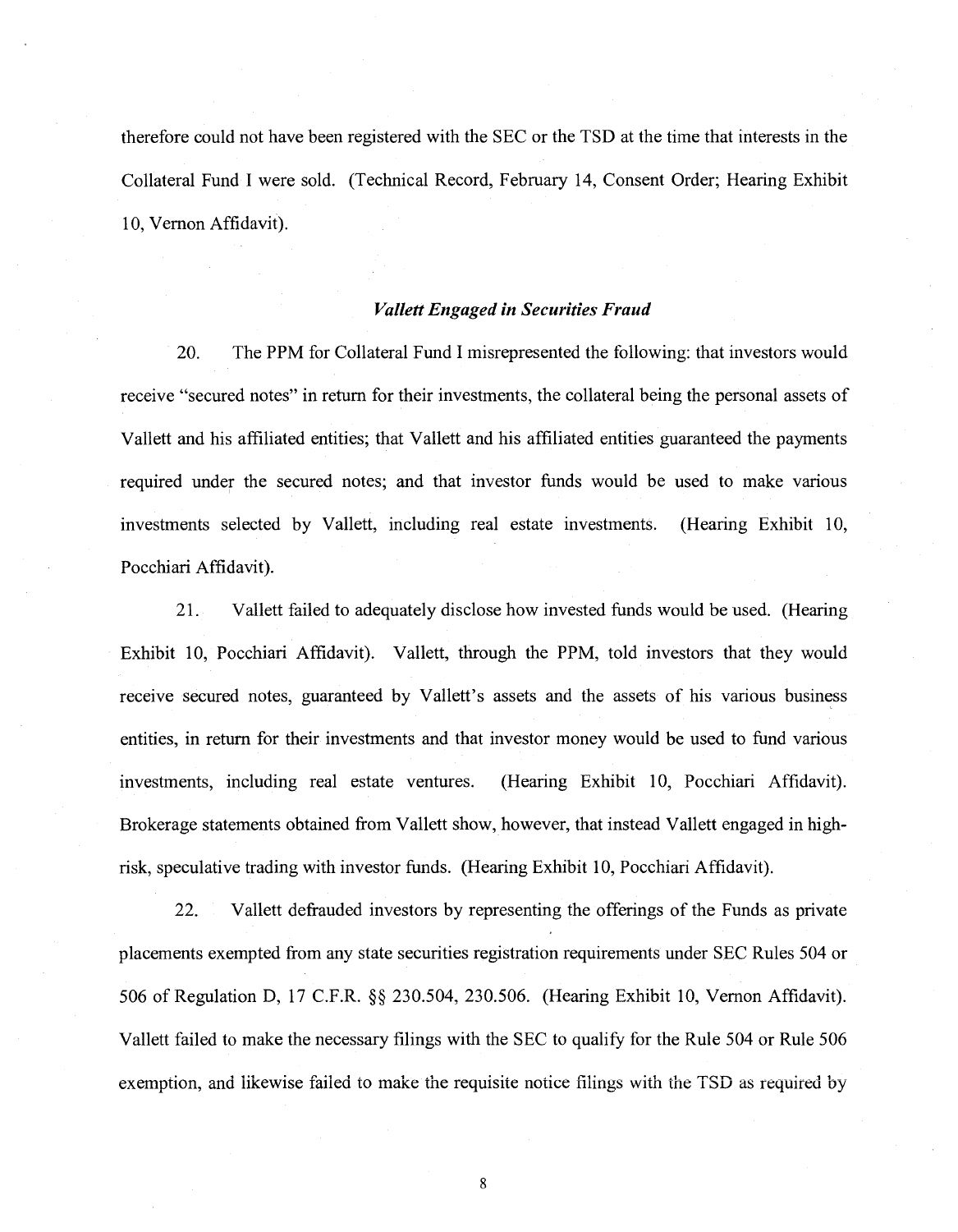TENN. CODE ANN. § 48-2-125(b) in order to exempt the securities from state registration. (Hearing Exhibit 10, Vernon Affidavit). Tennessee does not recognize the Rule 504 exemption and in addition, Collateral Funds I and II did not legally exist at the time that interests in them were sold. Collateral Funds I and II did not legally exist until June 3, 2010. (Hearing Exhibit 10. Vernon Affidavit).

23. On April 14, 2010, two of Vallett's investment advisory clients discovered that in 2008 Vallett had liquidated some of the holdings in their investment accounts and invested the proceeds into an investment called Collateral Fund I (an investment fund created and wholly owned by Vallett), without their knowledge or consent. (Hearing Exhibit 10, Rackley Affidavit). In addition, Vallett did not provide his clients with any offering materials or tell them about the liquidation and transfer of assets to Collateral Fund I at any time after making the investment. (Hearing Exhibit 10, Rackley Affidavit). On April 14, 2010, Vallett's clients received an Internal Revenue Service Interest Income 1099 form from Vallet & Co. that indicated that they were receiving interest income from an investment in Collateral Fund I. (Hearing Exhibit 10, Rackley Affidavit). Vallett's clients did not know anything about this investment prior to receiving this 1099 form. (Hearing Exhibit 10, Rackley Affidavit). The clients had never heard of the Collateral Fund I, had no knowledge of investing in such a fund and to their knowledge had never received any interest payments from the fund. (Hearing Exhibit 10, Rackley Affidavit).

# *Vallett Unlawfully Forged His Clients' Names to a Document Related to an Insurance Transaction*

24. In August 2009, Vallet fraudulently cashed out an annuity, held by two (2) of his investment advisory clients (Ms. Salter N. Rackley ("Rackley") and her husband, William R.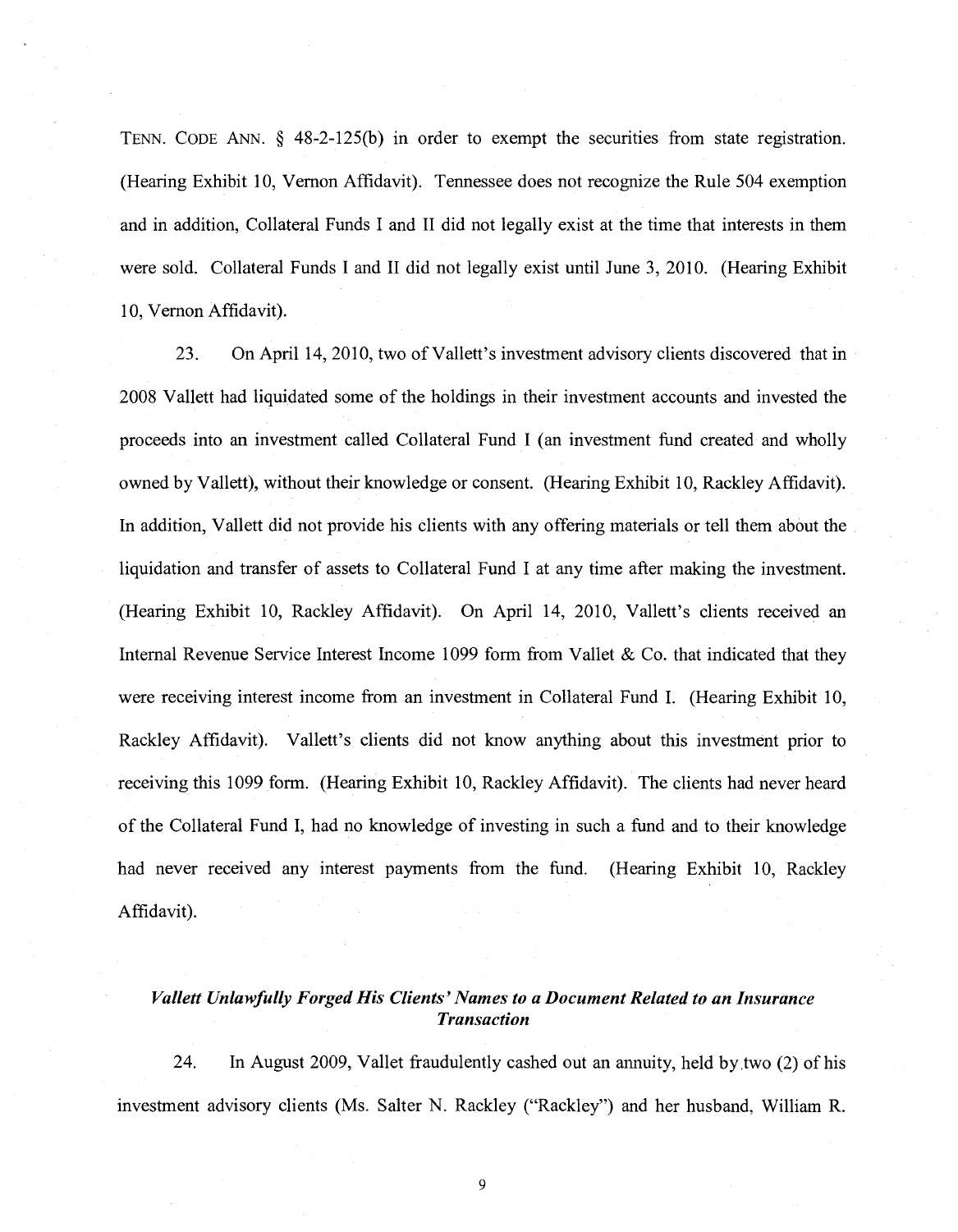Rackley)'(collectively the "Rackleys") as joint policyholders, without their knowledge or consent and without disclosing to his clients that there would be an early termination fee charged. (Hearing Exhibit 10, Rackley Affidavit). The signatures used to make the redemption and appearing on page two  $(2)$  of the Withdrawal Request Form for Annuity Contract # 70428616 are not the Rackleys' signatures. (Hearing Exhibit 10, Rackley Affidavit). The Rackleys do not know who signed their names and they did not grant permission for anyone to sign their names on their behalf. (Hearing Exhibit 10, Rackley Affidavit).

25. At the time of full surrender, the annuity from Allianz Life Insurance Company of North America was valued at five hundred seven thousand seven hundred and seven dollars (\$507,707.00). (Hearing Exhibit 10, Rackley Affidavit). Thirty one thousand eighty two dollars (\$31,082.00) was paid as an early termination fee for cashing out the annuity prior to the maturity date. (Hearing Exhibit 10, Rackley Affidavit). The Rackleys do not know what happened to the balance of the proceeds or four hundred seventy-six thousand six hundred and twenty-five dollars (\$476,625) on or about September 3, 2009; however, seven (7) months later on April 13, 2010, Rackley contacted Vallett and asked for their money. (Hearing Exhibit 10, Rackley Affidavit). On April 14, 2010, Vallett wire transferred two hundred fifty thousand dollars (\$250,000) to the Rackleys' personal bank account, and on April 14, 2010, Vallett deposited one hundred thousand dollars (\$100,000) into Mr. Rackley's brokerage account (to cover a margin balance before the account was transferred to a new broker). (Hearing Exhibit 10, Rackley Affidavit). The balance of the annuity proceeds, one hundred twenty-six thousand six hundred twenty-five dollars (\$126,625) has still not been recovered. (Hearing Exhibit 10, Rackley Affidavit).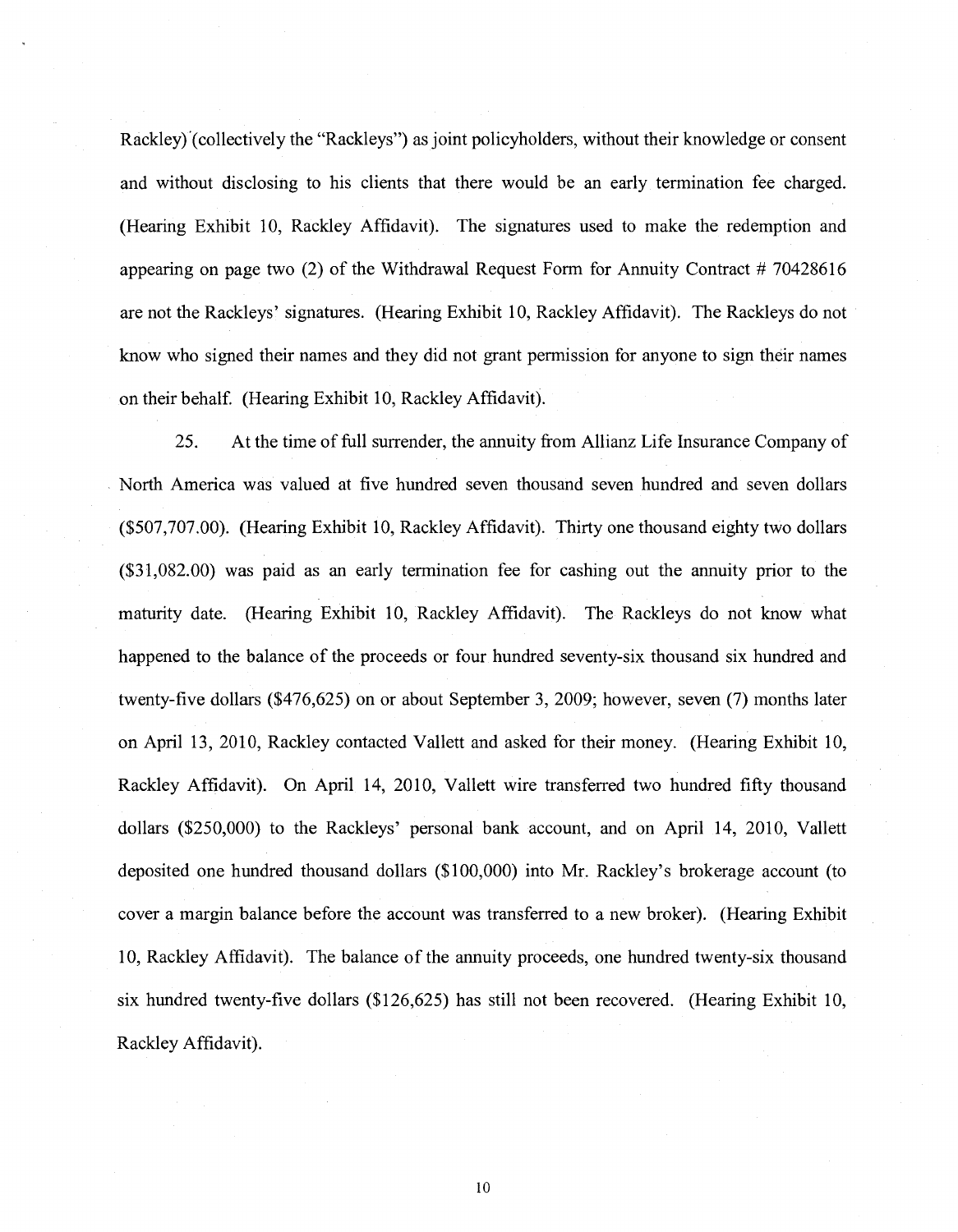# *The SEC Barred Vallett from Association with any Broker or Dealer and any Investment Adviser*

26. On September 15, 2010, the SEC barred Vallett from association with any brokeror dealer and from association with any investment adviser. (Technical Record, February 14, Consent Order). The SEC based its September 15, 2010 Order on a complaint alleging that Vallett and his firm misrepresented that investor funds would be secured and would be used to make various investments, including investments in various real estate ventures. (Technical Record, February 14, Consent Order). According to the complaint, Vallett used substantial investor funds to pay prior investors or to pay personal or business expenses. The complaint alleged these actions operated as a fraud or deceit on investors. (Technical Record, February 14, Consent Order).

### CONCLUSIONS OF LAW

1. TENN. CODE ANN. § 48-2-116 provides that the Commissioner may make, promulgate, amend, and rescind such Orders as are necessary to carry out the provisions of the Tennessee Securities Act of 1980, as amended, upon a finding that such Order is in the public interest, necessary for the protection of investors and consistent with the purposes fairly intended by the policy and provisions of the Act.

### *Pertaining to the Commissioner's Authority to Revoke Vallett's Securities Registration*

2. TENN. CODE ANN.  $\S$  48-2-112(a)(2)(B) provides, in pertinent part, that (a) [t]he commissioner may by order ... revoke . . . any registration under this part if the commissioner finds that: (2) [t]he  $\ldots$  registrant (B) [h]as willfully violated or willfully failed to comply with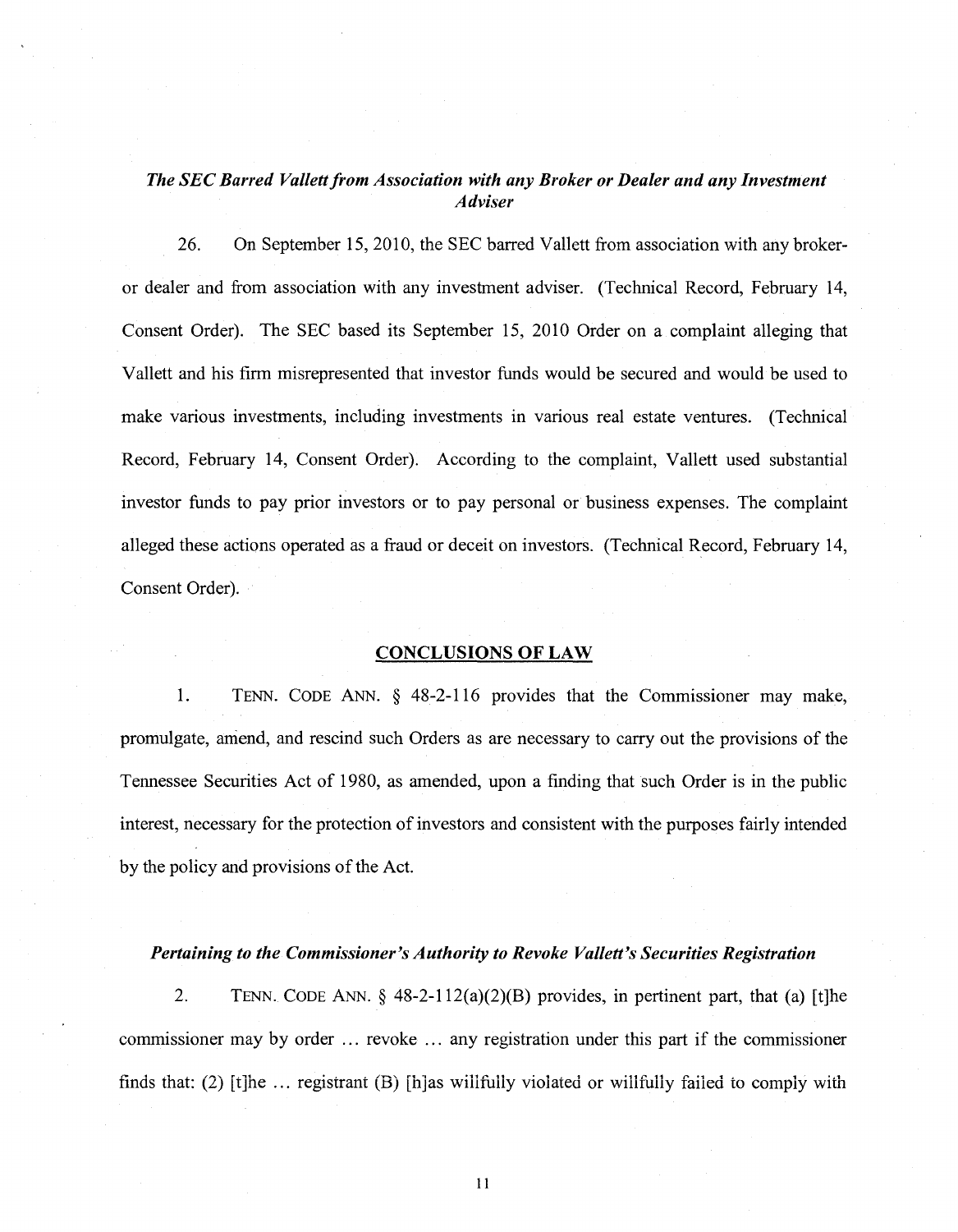any provision of this part or a predecessor chapter or any rule or order under this part or a predecessor chapter[] .... [Emphasis added]

3. TENN. CODE ANN. § 48-2-112(d) provides, in pertinent part, that in any case in which the Commissioner is authorized to deny, revoke or suspend the registration of a brokerdealer, broker-dealer agent, investment adviser, or investment adviser representative, the Commissioner may, in lieu of or in addition to such disciplinary action, impose a civil penalty not to exceed five thousand dollars (\$5,000) for all violations for any single transaction. Each transaction constitutes a separate violation for which the civil penalty may be assessed.

### *Pertaining to the Commissioner's Authority to Revoke Vallett's Insurance Producer License*

4. TENN. CODE ANN. § 56-6-112(a)(8) provides, in pertinent part, that the commissioner may ... revoke ... a license issued under this part ... for ... (8) [u]sing fraudulent, coercive, or dishonest practices, or demonstrating incompetence, untrustworthiness, or financial irresponsibility in the conduct of business in this state or elsewhere [ $] \ldots$ ]

5. TENN. CODE ANN. § 56-6-112(a)(10) provides, in pertinent part, that the commissioner may ... revoke ... a license issued under this part ... for ... (10) [f]orging another's name to an application for insurance or to any document related to an insurance transaction[ ]....

6. TENN. CODE ANN.§ 56-6-112(a) further provides that, in addition to or in lieu of any of the aforementioned disciplinary actions, the Commissioner may levy a civil penalty in accordance with TENN. CODE ANN.§ 56-2-305 which, in tum, provides that if the Commissioner, after notice and opportunity for a contested case hearing, finds a licensee has violated any statute, rule, or order, the Commissioner may order such person to cease and desist from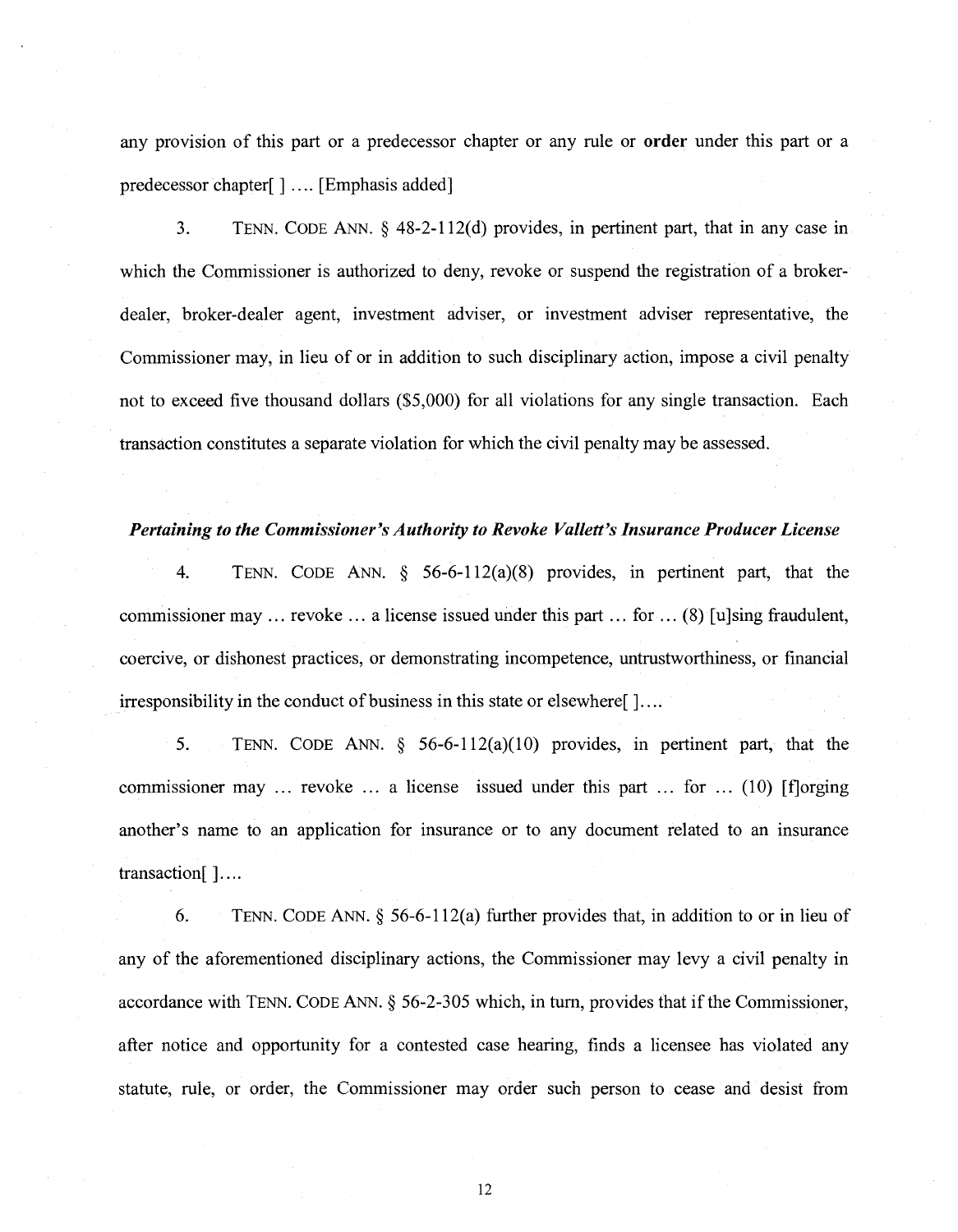engaging in the act or practice giving rise to the violation, and payment of a monetary penalty of not more than one-thousand dollars (\$1 ,000) per violation, but not to exceed an aggregate penalty of one-hundred-thousand dollars (\$1 00,000). However, if such person knowingly committed a violation, the penalty shall not be more than twenty-five-thousand dollars (\$25,000) per violation, not to exceed an aggregate penalty of two-hundred-fifty-thousand dollars (\$250,000). TENN. CODE ANN.  $\S$  56-2-305(a)(2). For purposes of imposing monetary penalties, each day of continued violation shall constitute a separate violation. TENN. CODE ANN. § 56-2- 305(a)(2).

# *Vallett Violated the June 16, 2008 Consent Order with the Tennessee Securities Division*

7. · IT IS CONCLUDED that Vallett executed no fewer than eight (8) separate investment advisory agreements as President of Vallett  $\&$  Co. while he was serving an agreed suspension from providing investment advisory services and other related services. This conduct was in direct violation of the June 16, 2008 Consent Order with the TSD. During his suspension, Vallett served as an investment adviser representative (as defined by (TENN. CODE ANN.§ 48-2- 102(11)(D)). During his suspension, Vallett solicited, offered and negotiated for the sale of and sold investment advisory services.

8. IT IS CONCLUDED that Vallett's willful violations of the June 16, 2008 Consent Order with the Securities Division provides adequate grounds under TENN. CODE ANN. § 48-2-112(a)(2)(B) for the entry of an Order revoking Vallett's registrations with the TSD.

9. IT IS CONCLUDED that Vallett's willful violations of the June 16, 2008 Consent Order with the Securities Division provides adequate grounds for the imposition of a civil penalty not to exceed five thousand dollars (\$5,000) for all violations for any single transaction under TENN. CODE ANN.§ 48-2-112(d).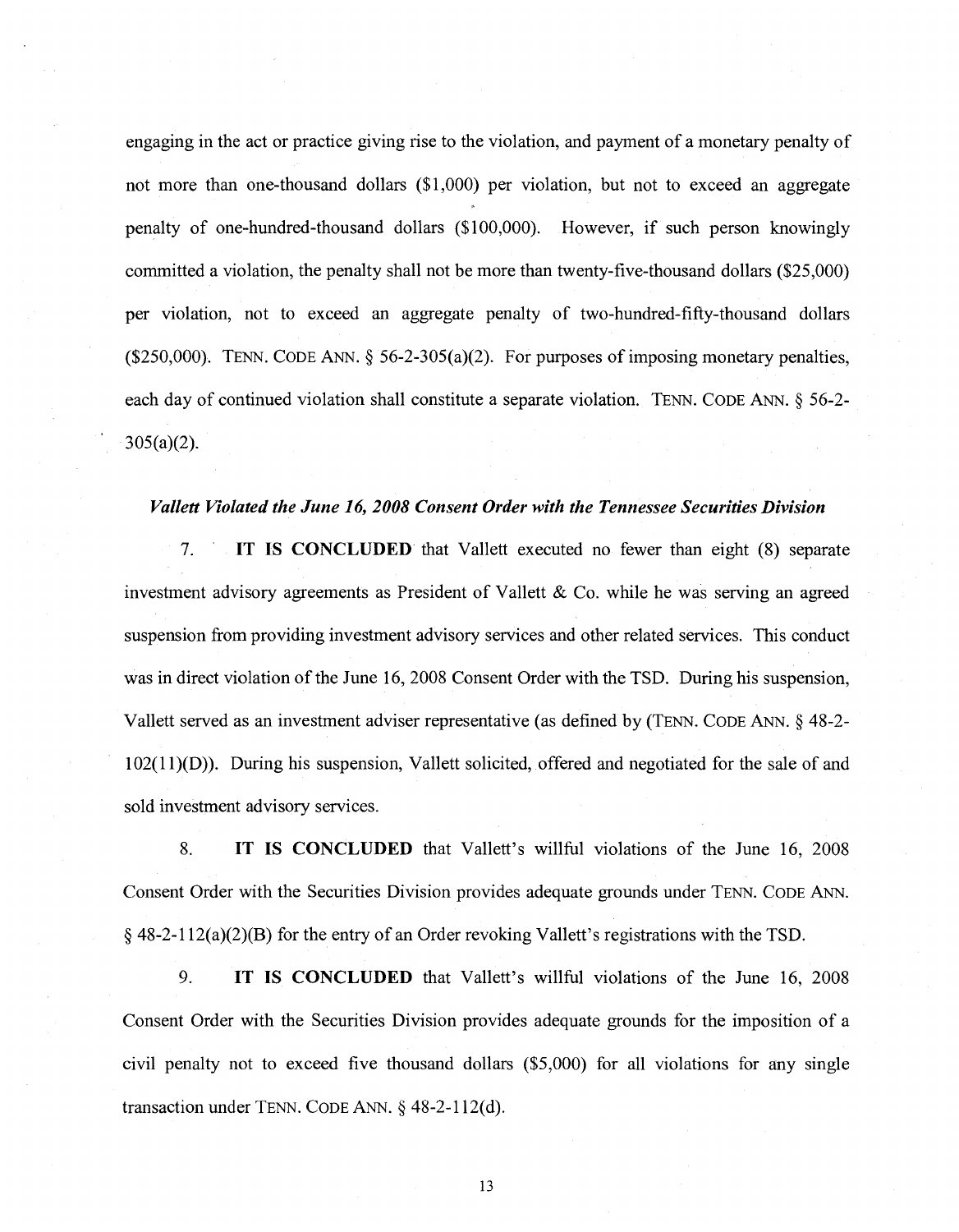10. It is CONCLUDED that the Commissioner may order payment of civil penalties for eight (8) violations of TENN. CODE ANN.§ 48-2-112(d). The TSD and TID have shown by a preponderance of the evidence that Vallett executed no fewer than eight (8) separate investment advisory agreements as President of Vallett & Co. while he was serving an agreed suspension from providing investment advisory services and other related services in violation of the Act. As such, the imposition of five thousand dollars (\$5,000) per violation or FORTY THOUSAND  $($ \$40,000) IN CIVIL PENALTIES is ordered under TENN. CODE ANN.  $\delta$  48-2-112(d).

11. IT IS CONCLUDED that Vallett's willful violations of the June 16, 2008 Consent Order with the Securities Division demonstrates incompetence, untrustworthiness, and financial irresponsibility in the conduct of business in this state and provides adequate grounds under TENN. CODE ANN.  $\S\S 56-6-112(a)(8)$  for the entry of an Order revoking Vallett's insurance producer license.

## *Vallett Sold Unregistered Securities*

12. It is **CONCLUDED** that Vallett willfully engaged in the act of making unregistered sales of unregistered securities in Tennessee and is subject to a permanent bar from the securities industry under TENN. CODE ANN.  $\S$ § 48-2-112(a)(1)(B). Further, by failing to disclose all material information to his investors, Vallett deprived his clients the right to make an informed decision about their investments. The actions of Vallett taken together as a whole establishes unlawful conduct that subjects a securities registration to revocation, and gives the Commissioner sufficient grounds to deny any new application for such a securities registration in the future. As such, Vallett is PERMANENTLY BARRED from the securities industry.

i3. TENN. CODE ANN. § 48-2-102(16) provides, in pertinent part, that: "[s]ecurity"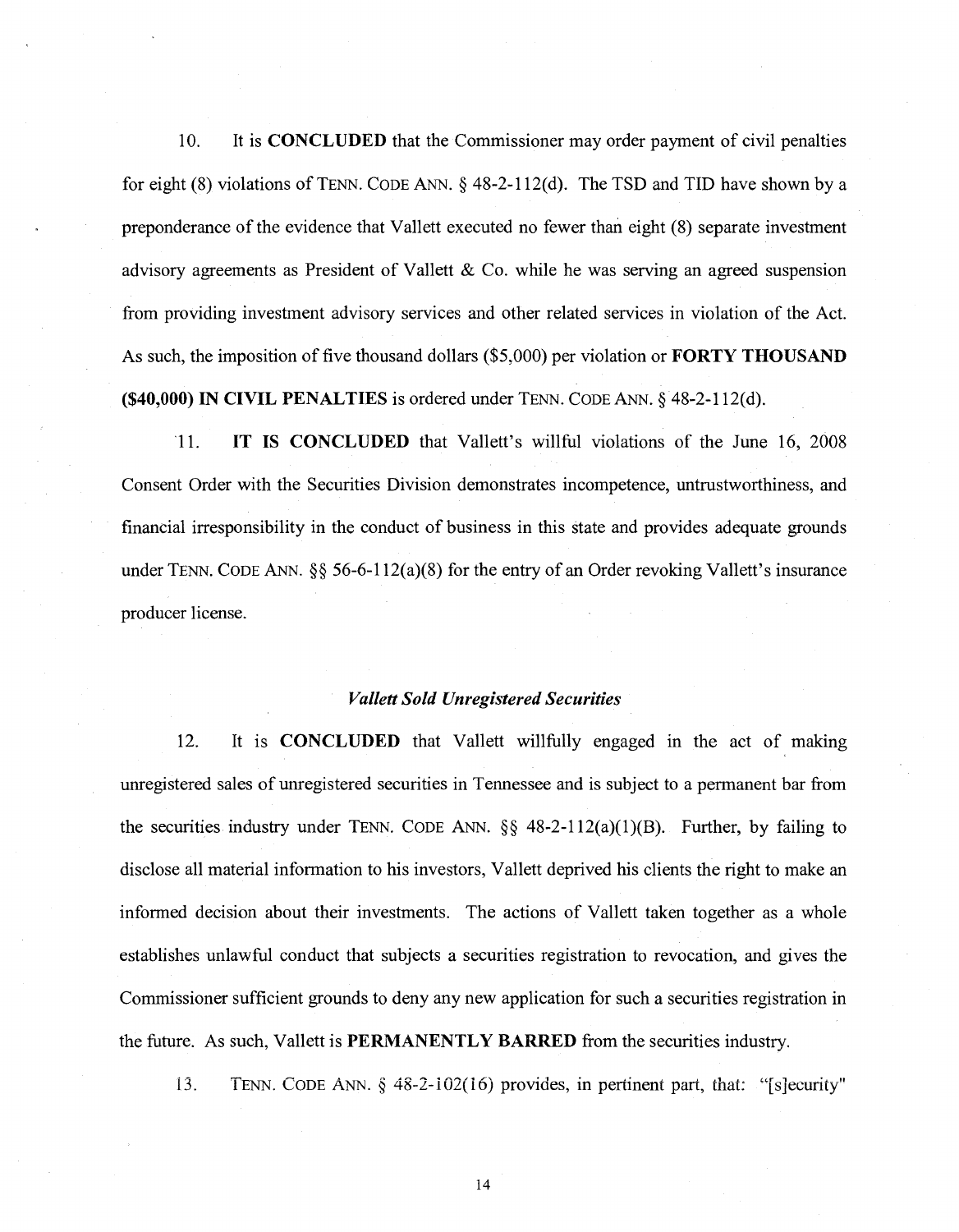means any note, stock, treasury stock, bond, debenture, evidence of indebtedness ... [emphasis supplied]

14. TENN. CODE ANN.§ 48-2-104(a) provides that: it is unlawful for any person to sell any security in this state unless: (1) It is registered under this part; (2) (t)he security or transaction is exempted under  $\S$  48-2-103; or (3) (t)he security is a covered security.

15. It is CONCLUDED that Vallett's conduct violated TENN. CODE ANN.§ 48-2-104, as Vallett sold umegistered securities from and into Tennessee. The TSD and TID have shown by a preponderance of the evidence that Vallett's sales constituted three (3) violations of TENN. CODE ANN.§ 48-2-104(a).

16. TENN. CODE ANN.§ 48-2-104(b) provides that the commissioner may, after notice and opportunity for a hearing under the Uniform Administrative Procedures Act, compiled in title 4, chapter 5, impose a civil penalty against any person found to be in violation of this section, or any regulation, rule or order adopted or issued under this section, in an amount not to exceed ten thousand dollars (\$10,000) per violation.

17. It is CONCLUDED that the Commissioner may order payment of civil penalties for three (3) violations of TENN. CODE ANN.  $\S$  48-2-104(a). The TSD and TID have shown by a preponderance of the evidence that Vallett made three (3) sales of umegistered securities in violation of the Act. As such, the imposition of ten thousand dollars (\$1 0,000.00) per violation or THIRTY THOUSAND (\$30,000) IN CIVIL PENALTIES is ordered under TENN. CODE ANN.  $§$  48-2-104(b).

18. TENN. CODE ANN. § 48-2-102(3) defines an "agent" as any individual, other than a broker-dealer, who represents a broker-dealer in effecting or attempting to effect purchases or saies of securities from, in or into this state.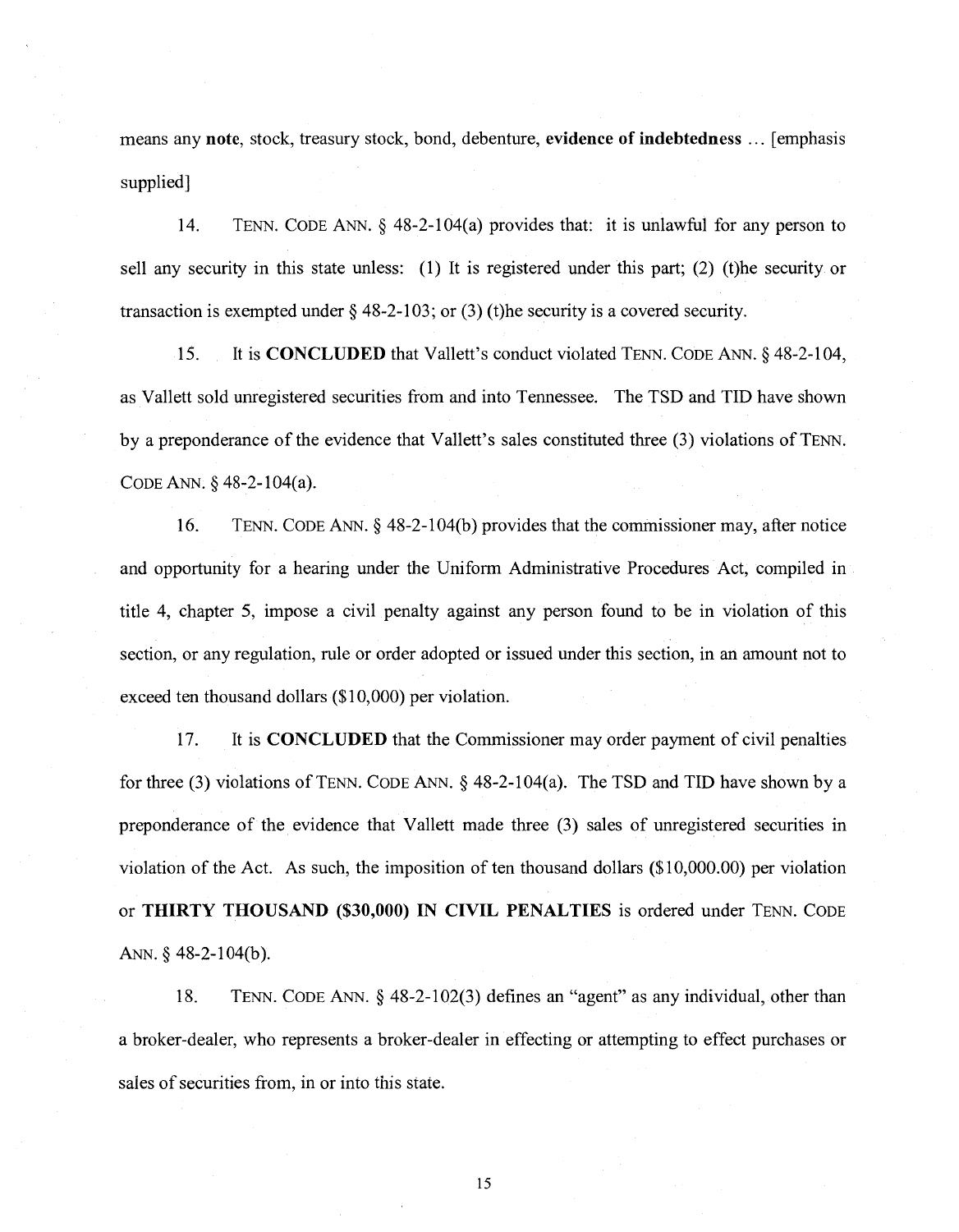19. TENN. CODE ANN.§ 48-2-102(4) defines a "broker-dealer" as any person engaged in the business of effecting transactions in securities for the account of others ....

20. TENN. CODE ANN. § 48-2-109(a) provides that it is unlawful for any person to transact business from or in this state as a broker-dealer or agent unless such person is registered as a broker-dealer or agent under this part.

21. TENN. CODE ANN.  $\&$  48-2-112(a)(2)(G) provides that the commissioner may by order deny, suspend, or revoke any registration under this part if the commissioner finds that: (2), the applicant or registrant ... (G) has engaged in dishonest or unethical practices in the securities business.

22. TENN. COMP. R. & REGS. 0780-4-3-.02(6)(b) states that it shall be deemed a "dishonest or unethical business practice" by an agent under TENN. CODE ANN. § 48-2- 112(a)(2)(G) to engage in the activity of: (3) Effecting securities transactions with a customer not recorded on the regular books or records of the broker-dealer which the agent represents, unless the transactions are disclosed to, and authorized in writing by, the broker-dealer prior to execution of the transactions; ....

23. It is **CONCLUDED** that the sales of the Collateral Funds and the I&O Fund that were not properly recorded on the books of Vallett's broker-dealer while he was registered as a broker-dealer agent with ICM were conducted as an unregistered broker-dealer, not as a registered broker-dealer agent of ICM. Selling away from his broker-dealer is an unethical and dishonest business practice and such unlawful conduct is grounds for the revocation of a securities registration under TENN. CODE ANN.  $\S$  48-2-112(a)(2)(G). Vallett's securities registration is invalid for any sales he did not properly record with his broker-dealer and those sales are deemed to have been made by an unregistered broker-dealer in violation of TENN. CODE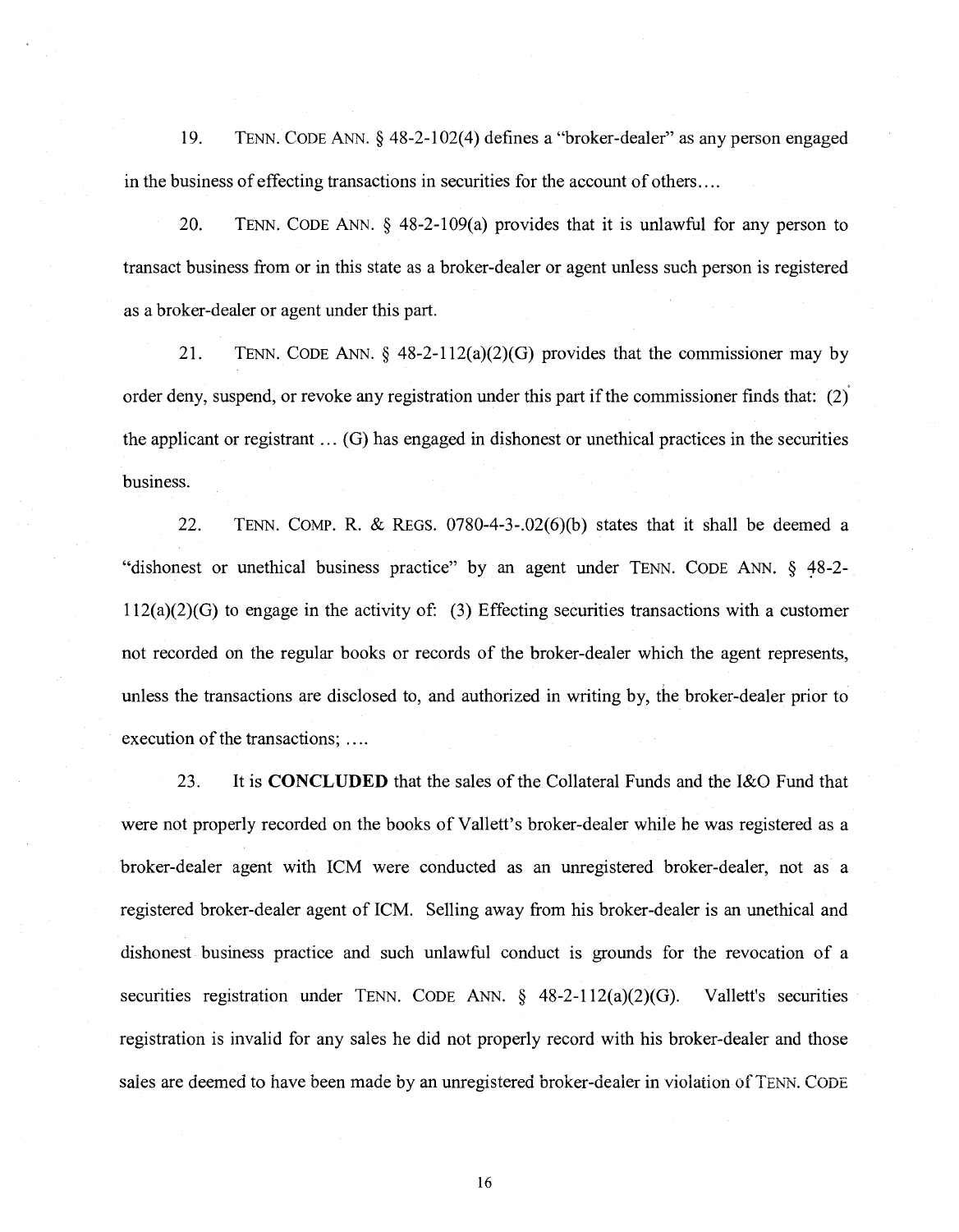### ANN. § 48-2-109(a).

24. It is **CONCLUDED** that Vallett's conduct violated TENN. CODE ANN. § 48-2- 109(a), as Vallett's securities registration was not effective for the sales of the Collateral Funds and the I&O Fund from and into Tennessee. The TSD and TID have shown by a preponderance of the evidence that V allett was not registered to sell interests in the Collateral Funds or the I&O Fund and that these sales by an unregistered individual constitute three (3) violations of TENN. CODE ANN.§ 48-2-109(a).

25. TENN. CODE ANN.§ 48-2-109(e) provides that the commissioner may, after notice and opportunity for a hearing under the Uniform Administrative Procedures Act, compiled in title 4, chapter 5, impose a civil penalty against any person found to be in violation of this section, or any regulation, rule or order adopted or issued under this section, in an amount not to exceed ten thousand dollars (\$10,000) per violation.

26. It is **CONCLUDED** that the Commissioner may order payment of civil penalties for three (3) violations of TENN. CODE ANN. § 48-2-109(a). The TSD and TID have shown by a preponderance of the evidence that Vallett made three (3) unregistered sales in violation of the Act. As such, the imposition of ten thousand dollars (\$10,000.00) per violation or **THIRTY THOUSAND (\$30,000) IN CIVIL PENALTIES** is ordered under TENN. CODE ANN. § 48-2- 109(e).

27. **IT IS CONCLUDED** that Vallett's unregistered sales of unregistered securities demonstrates incompetence, untrustworthiness, and financial irresponsibility in the conduct of business in this state and provides adequate grounds under TENN. CODE ANN. §§ 56-6-112(a)(8) for the entry of an Order revoking Vallett's insurance producer license.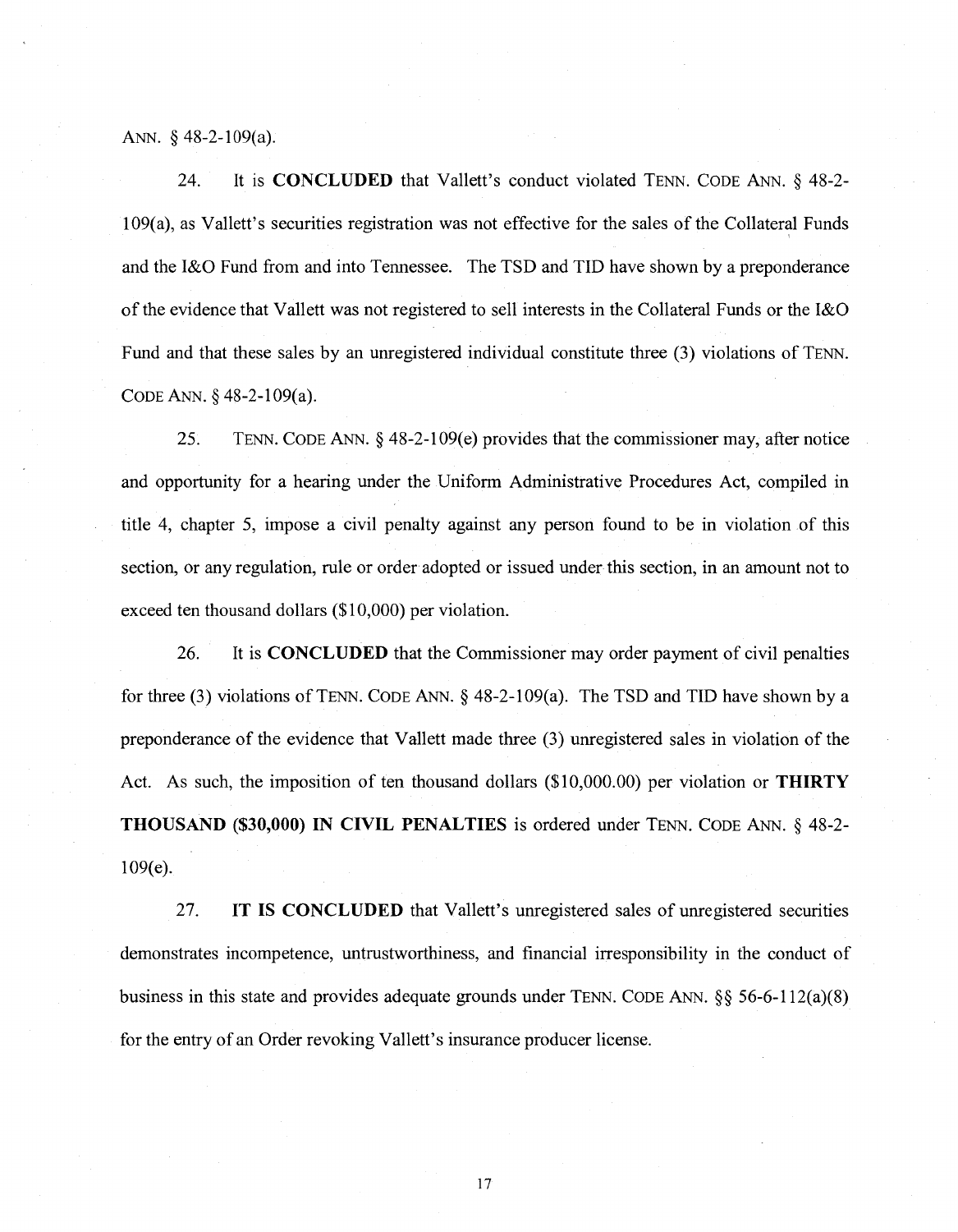# *Vallett Engaged in Securities Fraud*

28. TENN. CODE ANN. § 48-2-121(a) provides that it is unlawful for any person, in connection with the offer, sale or purchase of any security within the State of Tennessee, directly or indirectly, to: (1) Employ any device, scheme, or artifice to defraud; (2) Make any untrue statement of a material fact or omit to state a material fact necessary in order to make the statements made, in the light of the circumstances under which they are made, not misleading·; or (3) Engage in any act, practice, or course of business which operates or would operate as a fraud or deceit upon any person.

29. IT IS CONCLUDED that Vallett fraudulently misrepresented the investments he was selling, failed to adequately disclose how invested funds would be used, and defrauded investors by misrepresenting the offerings of the Funds as private placements exempted from any state securities registration requirements under SEC Rules 504 or 506 of Regulation D, 17 C.F.R. §§ 230.504, 230.506 when they were not so exempted.

30. IT IS CONCLUDED that each of Vallett's fraudulent acts provides adequate grounds under TENN. CODE ANN.  $\S$  48-2-112(a)(2)(B) for the entry of an Order revoking Vallett's registrations with the TSD.

31. IT IS CONCLUDED that each of Vallett's fraudulent acts demonstrates incompetence, untrustworthiness, and financial irresponsibility in the conduct of business in this state and provides adequate grounds under TENN. CODE ANN. §§ 56-6-112(a)(8) for the entry of an Order revoking Vallett's insurance producer license.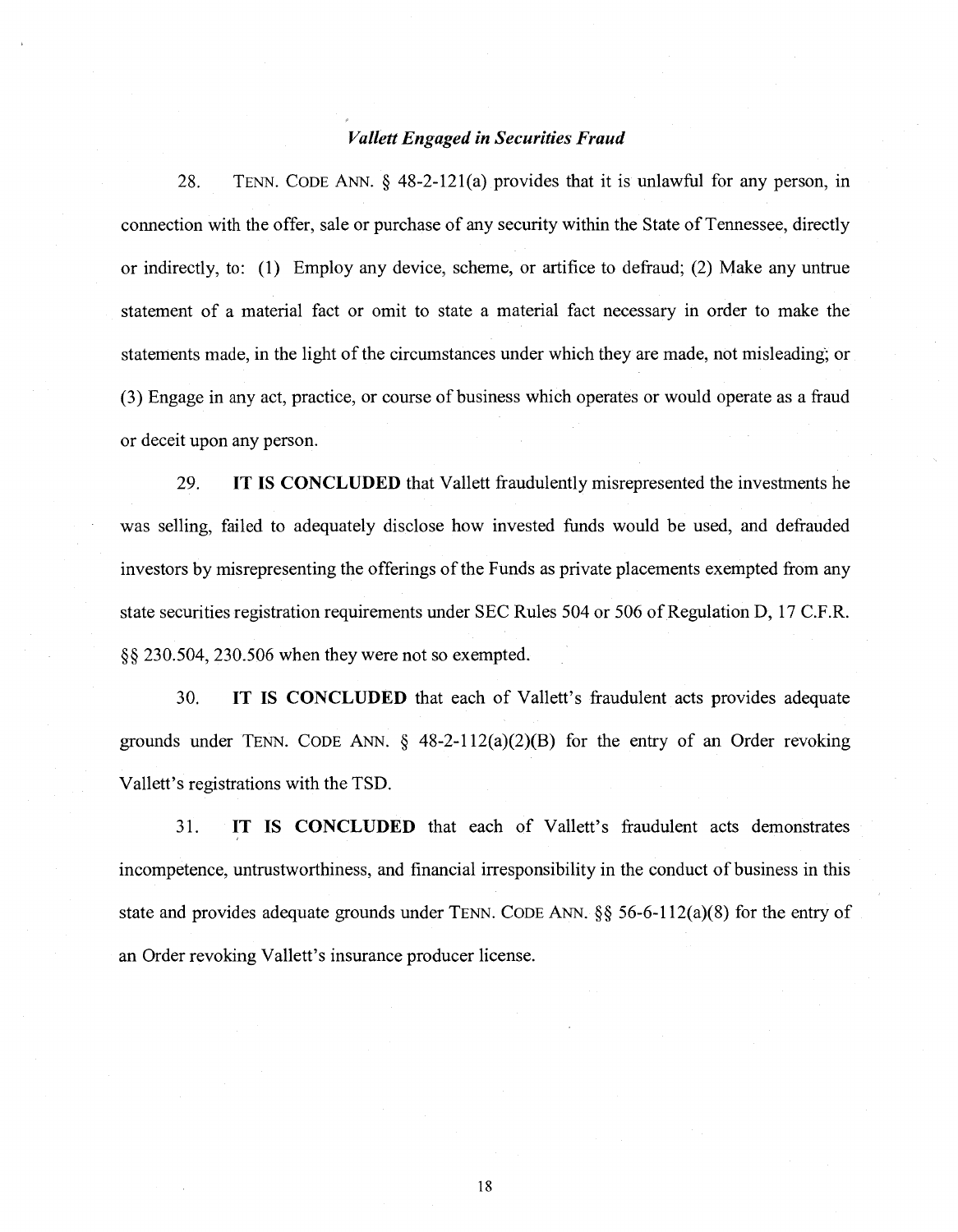# *Vallett Unlawfully Forged His Clients' Names to a Document Related to an Insurance Transaction*

32. IT IS CONCLUDED that Vallett knowingly and fraudulently cashed out an annuity, held by two (2) of his investment advisory clients.

33. IT IS CONCLUDED that Vallett's forgery and fraudulent redemption of the Rackleys' annuity provide adequate grounds under TENN. CODE ANN. §§ 56-6-112(a)(10) for the entry of an Order revoking Vallett's insurance producer license.

34. IT IS CONCLUDED that Vallett's forgery and fraudulent redemption of the Rackleys' annuity provide adequate grounds under TENN. CODE ANN. §§ 56-6-112(a) for the commissioner to levy a civil penalty in accordance with TENN. CODE ANN. § 56-2-305.

35. IT IS CONCLUDED that Vallett's knowing and fraudulent forgery ofhis clients names to a document related to an insurance transaction provides the Commissioner with adequate grounds to impose the maximum aggregate penalty for a violation of the law that has not been remedied or TWO HUNDRED FIFTY THOUSAND (\$250,000).

# *Vallett was Barred from Association with any Broker or Dealer and from Association with any Investment Adviser by the SEC*

36. IT IS CONCLUDED that Vallett was barred from association with any broker or dealer and from association with any investment adviser by the SEC.

37. IT IS CONCLUDED that an Order by the SEC barring Vallett from association with any broker or dealer and from association with any investment adviser provides adequate grounds under TENN. CODE ANN.  $\S$  48-2-112(a)(2)(F)(i) for the entry of an Order revoking Vallett's registrations with the TSD.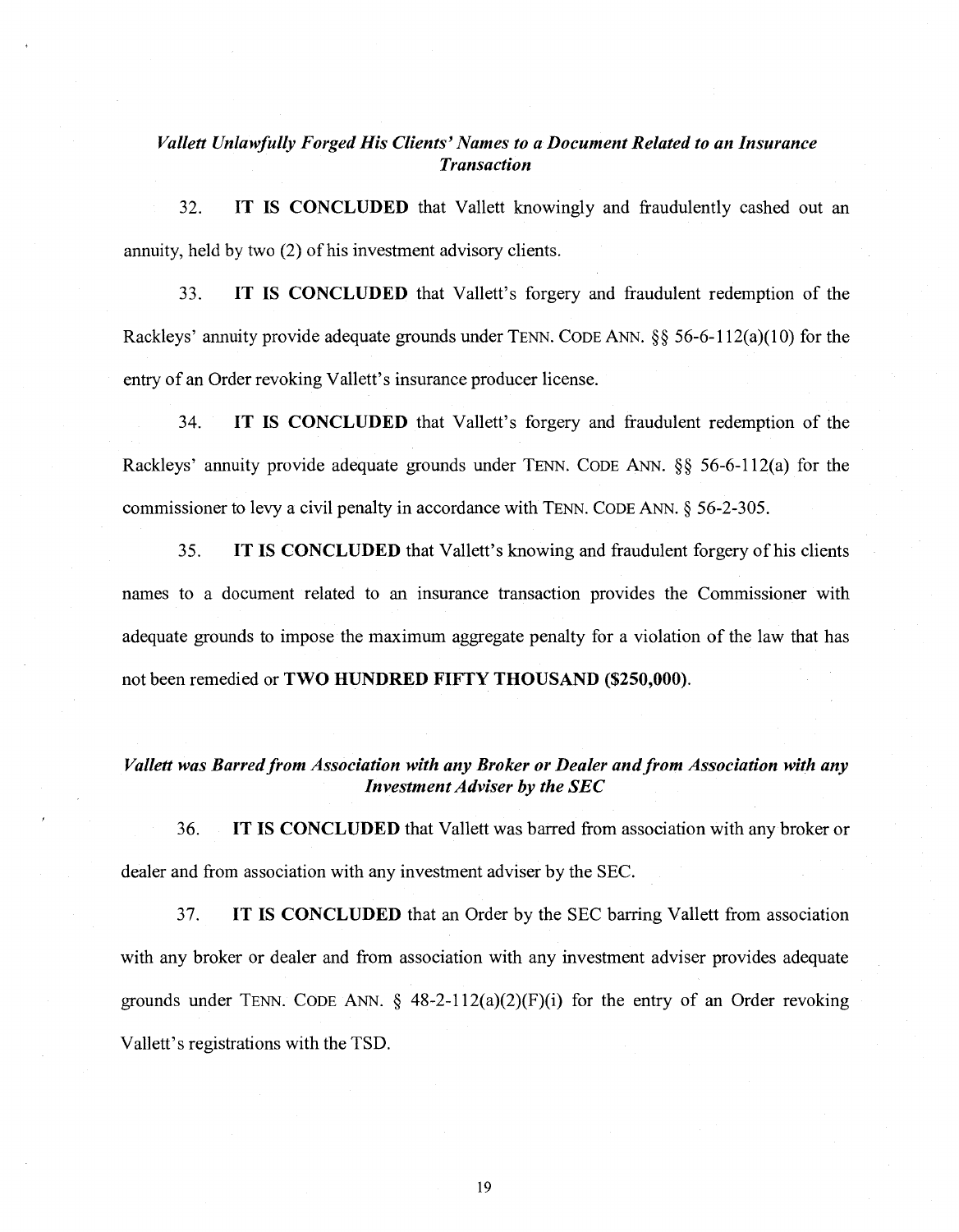38. IT IS **CONCLUDED** that the entry of an Order by the SEC barring Vallett from association with any broker or dealer and from association with any investment adviser provides adequate grounds for the imposition of a civil penalty of **FIVE THOUSAND DOLLARS (\$5,000)** under TENN. CODE ANN. § 48-2-112(d).

### **ORDER**

**NOW, THEREFORE,** in consideration of the foregoing, it is **ORDERED** pursuant to TENN. CODE ANN.§ 48-2-116(a) of the Act and TENN. CODE ANN.§§ 56-6-101, et seq., the Law, that:

1. Respondent Aaron Donald Vallett shall fully **COMPLY** with the Act, the Law, and all rules promulgated thereunder;

2. Respondent Aaron Donald Vallett's registrations as a broker-dealer agent and investment adviser representative with the TSD are **REVOKED.** 

3. Respondent Aaron Donald Vallett is **PERMANENTLY BARRED** from any further conduct as a broker-dealer, agent of a broker-dealer, investment adviser, or investment adviser representative from or in the State of Tennessee, and is **PERMANENTLY BARRED**  from seeking any securities registrations authorized by the Act, as of the date of this Initial Order.

4. Respondent Aaron Donald Vallett is **PERMANENTLY BARRED** from conducting securities transactions on behalf of others from, in, or into the State of Tennessee.

5. Respondent Aaron Donald Vallet's insurance producer license (License # 857611) is **REVOKED.**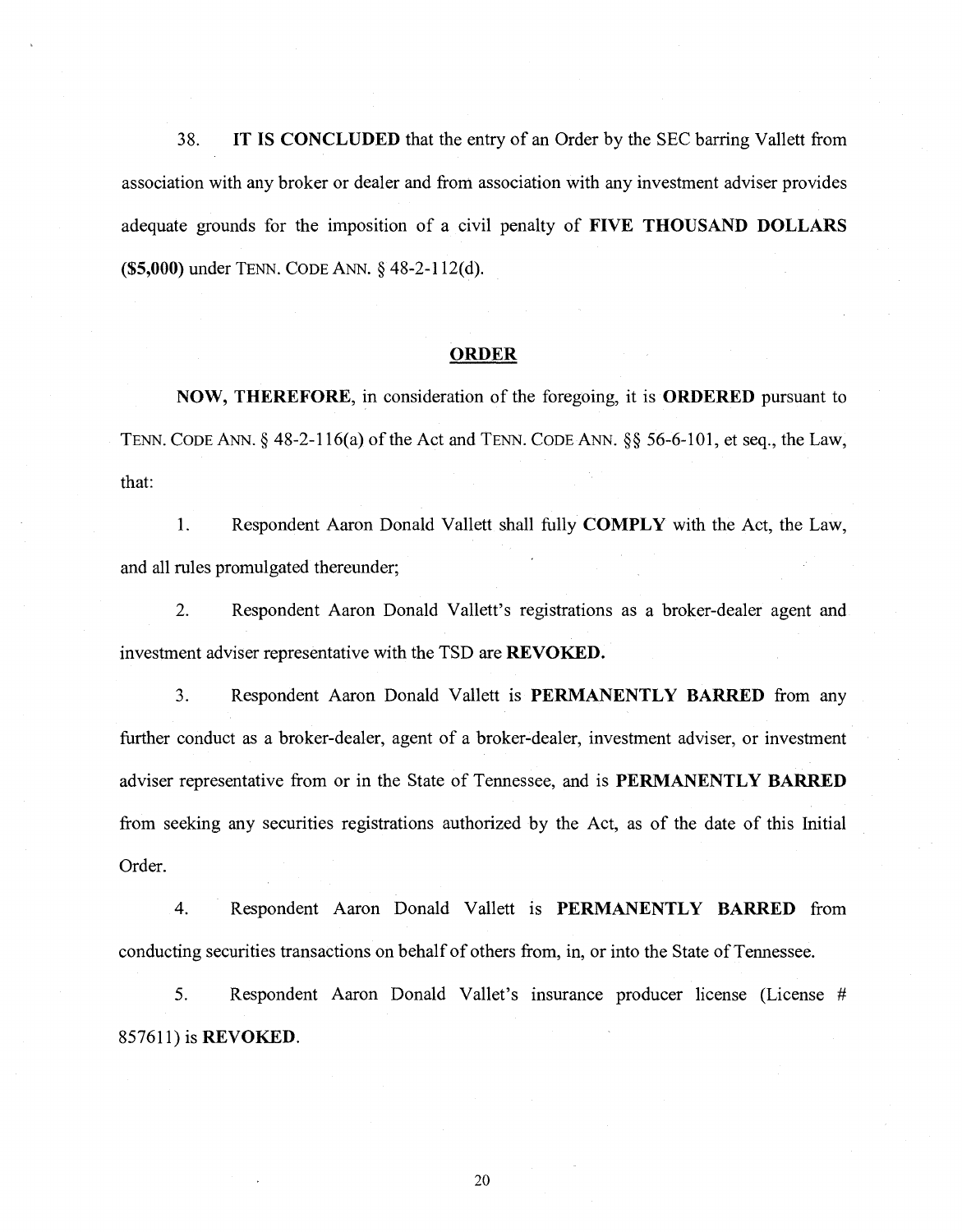6. Respondent Aaron Donald Vallett is PERMANENTLY BARRED from any further conduct as an insurance producer from or in the State of Tennessee and is PERMANENTLY BARRED from seeking licensure as an insurance producer in Tennessee, as of the date of this Initial Order.

7. All persons in any way assisting, aiding, or helping the aforementioned Respondent in any of the aforementioned violations of the Tennessee Securities Act of 1980, as amended, TENN. CODE ANN.§§ 48-2-101 *et seq.* shall CEASE AND DESIST all such activities in violation of the Tennessee Securities Act of 1980, as amended.

8. Respondent Aaron Donald Vallett is **ORDERED TO PAY** three hundred and fifty-five thousand dollars (\$355,000) IN CIVIL PENALTIES: ten thousand dollars (\$10,000) per violation for each violation of TENN. CODE ANN. §§ 48-2-104 and 48-2-109 or SIXTY THOUSAND DOLLARS (\$60,000); five thousand dollars (\$5,000) per violation for each violation ofTENN. CODE ANN.§ 48-2-112 or FORTY-FIVE THOUSAND DOLLARS (\$45,000); and TWO HUNDRED FIFTY THOUSAND DOLLARS (\$250,000) for his knowing and fraudulent forgery of a document related to an insurance transaction in violation of TENN. CODE ANN.  $\S$  56-6-112. Said civil penalties are hereby **ORDERED**, with the agreement of the Petitioners, to be SUBORDINATED to the restitution to be paid by the Receivership Estate to the investors/victims of Respondent's fraud, so that the civil penalties assessed as a result of the execution of this Order shall only become due and payable by Respondent upon the payout of all Receivership assets to the investors and closure of the Receivership Estate. Once the civil penalties become due and payable, payment, in the form of a cashier's check or money order, *made payable to the State of Tennessee,* shall be mailed, to: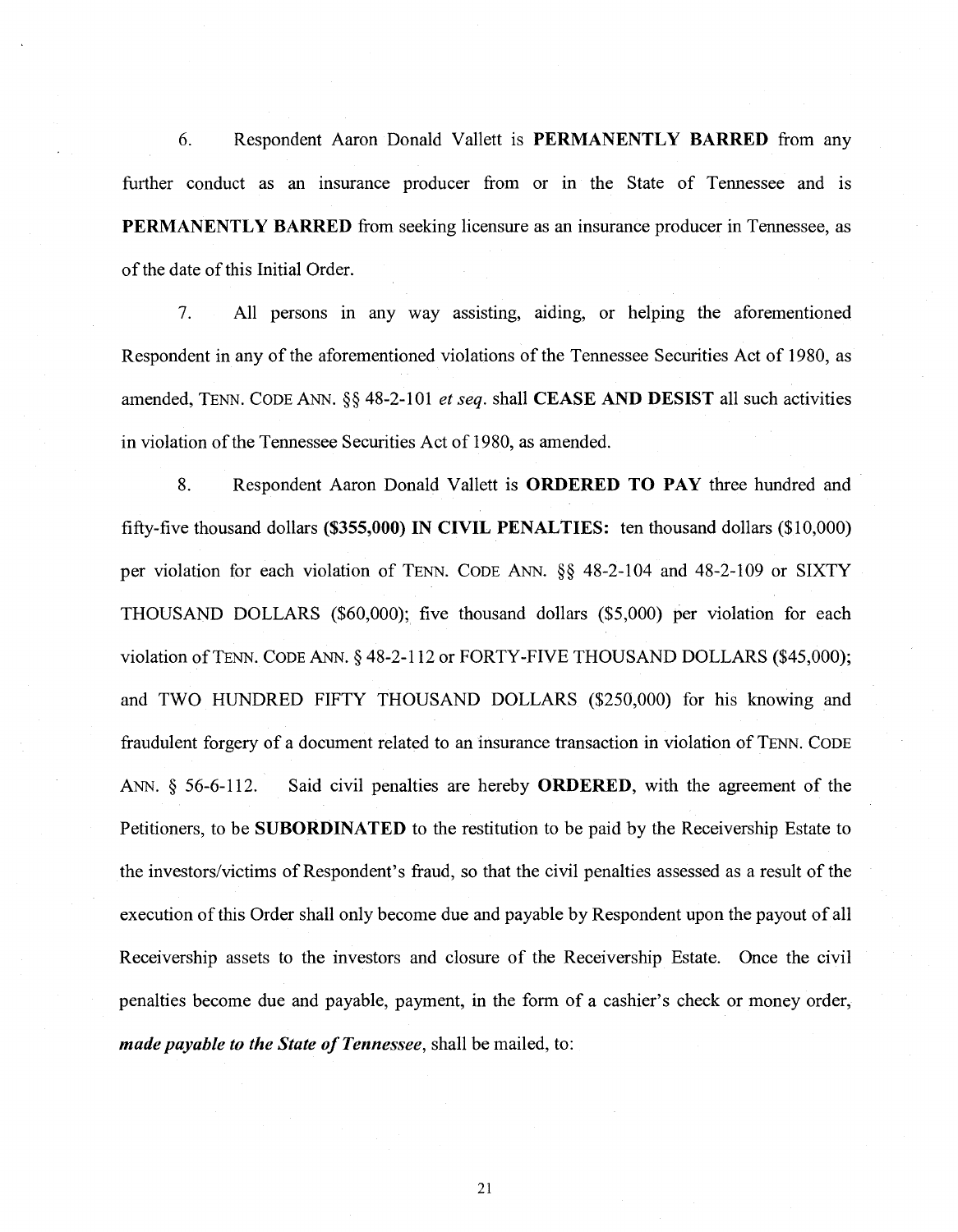State of Tennessee Department of Commerce and Insurance Legal Section Attention: Barbara A. Doak, Chief Counsel for Securities 2nd Floor, Davy Crockett Tower 500 James Robertson Parkway Nashville, Tennessee 37243.

This Initial Order entered and effective this  $\frac{\partial O^{\dagger}}{\partial \alpha y}$  of  $\sqrt{10}$   $\theta$   $\text{C}$   $\theta$ , 2011.

Houpe Grimes 81 pm

Administrative Judge

Filed in the Administrative Procedures Division, this  $\partial O^{Tb}$  day of ded in the Administrative Procedures<br>
M <del>0 Q C M</del> \_\_\_\_\_\_\_\_, 2011.

 $C$ 

Tom Stovall, Director Administrative Procedures Division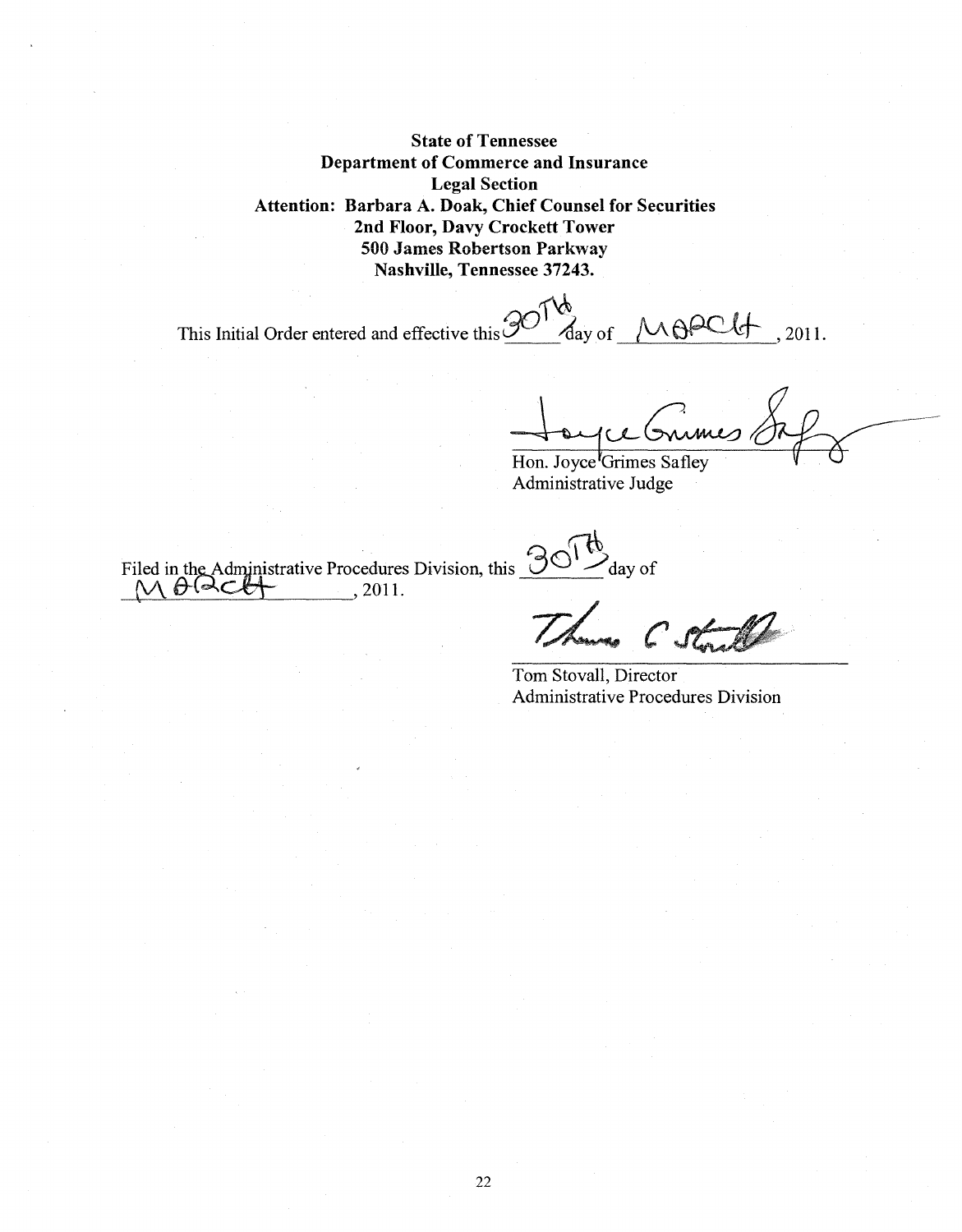### **CERTIFICATE OF SERVICE**

The undersigned hereby certifies that a true and correct copy of this document has been served upon all parties, by delivering the same to them, or to their counsel, at their address of

record, or by placing a true and correct copy of same in the United States mail, postage prepaid.<br>This <u>30<sup>50</sup></u> day of <u>MOCC+</u>, 2011.

Administrative Procedures Division Office of the Secretary of State

### **SUBMITTED FOR ENTRY:**

Barbara A. Doak (BPR  $\#$ 015802) Chief Counsel for Securities Department of Commerce and Insurance 500 James Robertson Parkway Davy Crockett Tower, Second Floor Nashville, Tennessee 37243 (615) 741-9467 May M. M. Molecular<br>Sarbara A. Doak (BPR # 015802)<br>Chief Counsel for Securities<br>Department of Commerce and Insurance<br>00 James Robertson Parkway<br>Jashville, Tennessee 37243<br>615) 741-9467<br>Addression Carrily (BPR# 025550)<br>Sass

Matthew McCarthy (BPR# 025550) Assistant General Counsel Department of Commerce and Insurance 500 James Robertson Parkway Davy Crockett Tower, Second Floor Nashville, Tennessee 37243 (615) 253-1378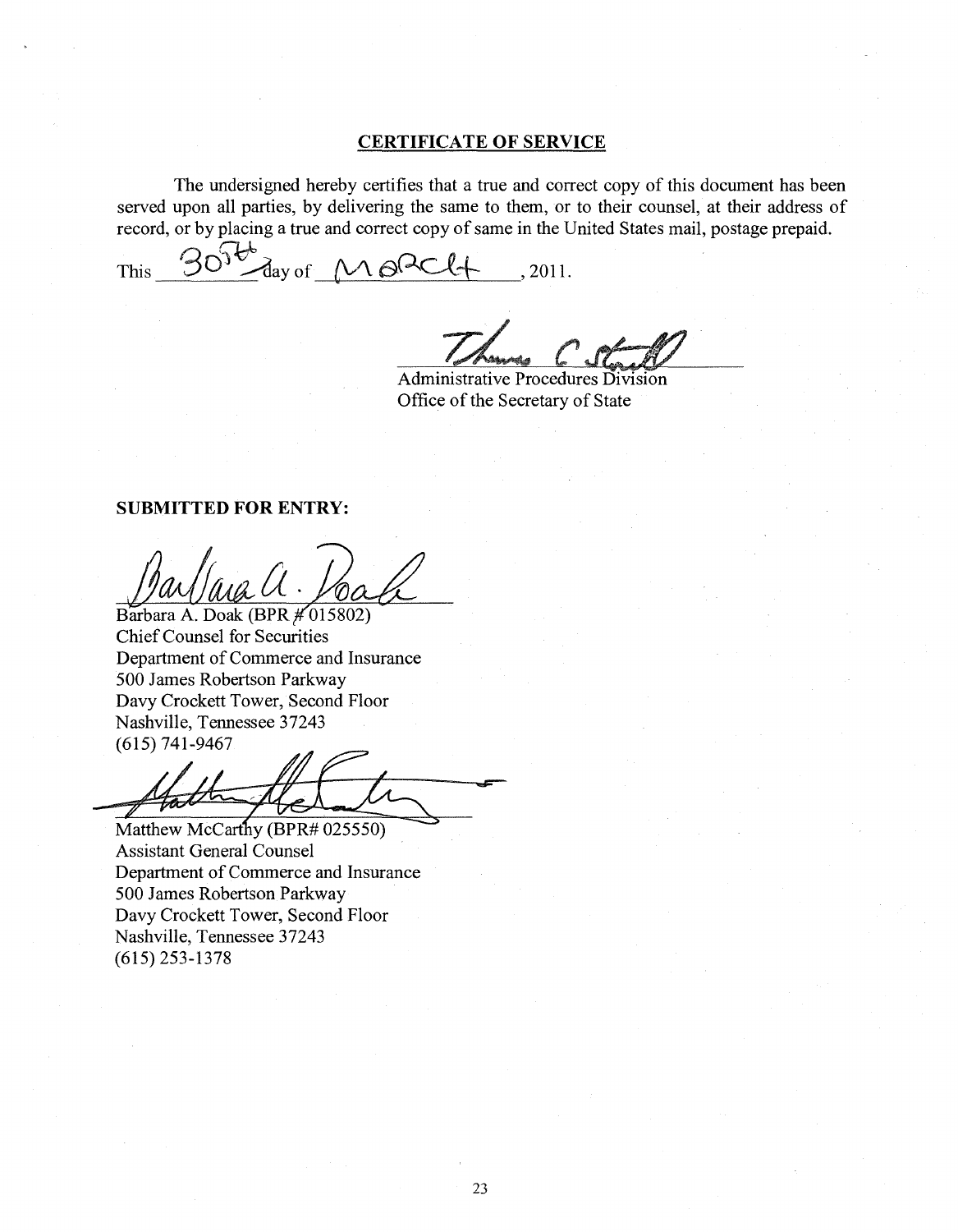# **BEFORE THE COMMISSIONER OF THE TENNESSEE DEPARTMENT OF COMMERCE AND INSURANCE**

# **IN THE MATTER OF:**

### **DOCKET NO.: 12.06-108775J**

#### **ORDER**

THIS ORDER IS AN INITIAL ORDER RENDERED BY AN ADMINISTRATIVE JUDGE WITH THE ADMINISTRATIVE PROCEDURES DIVISION.

THE INITIAL ORDER IS NOT A FINAL ORDER BUT SHALL BECOME A FINAL ORDER UNLESS:

1. THE ENROLLEE FILES A WRITTEN APPEAL, OR EITHER PARTY FILES A PETITION FOR RECONSIDERATION WITH THE ADMINISTRATIVE PROCEDURES DIVISION NO LATER THAN **April14, 2011.** 

YOU MUST FILE THE APPEAL, PETITION FOR RECONSIDERATION WITH THE ADMINISTRATIVE PROCEDURES DIVISION. THE ADDRESS OF THE ADMINISTRATIVE PROCEDURES DIVISION IS:

> SECRETARY OF STATE ADMINISTRATIVE PROCEDURES DIVISION WILLIAM R. SNODGRASS TOWER 312 EIGHTH AVENUE NORTH, 8<sup>th</sup> FLOOR NASHVILLE, TENNESSEE 37243-0307

IF YOU HAVE ANY FURTHER QUESTIONS, PLEASE CALL THE ADMINISTRATIVE PROCEDURES DIVISION, **615/741-7008 OR 741-5042, FAX 615/741-4472.** PLEASE CONSULT APPENDIX A AFFIXED TO THE INITIAL ORDER FOR NOTICE OF APPEAL PROCEDURES.